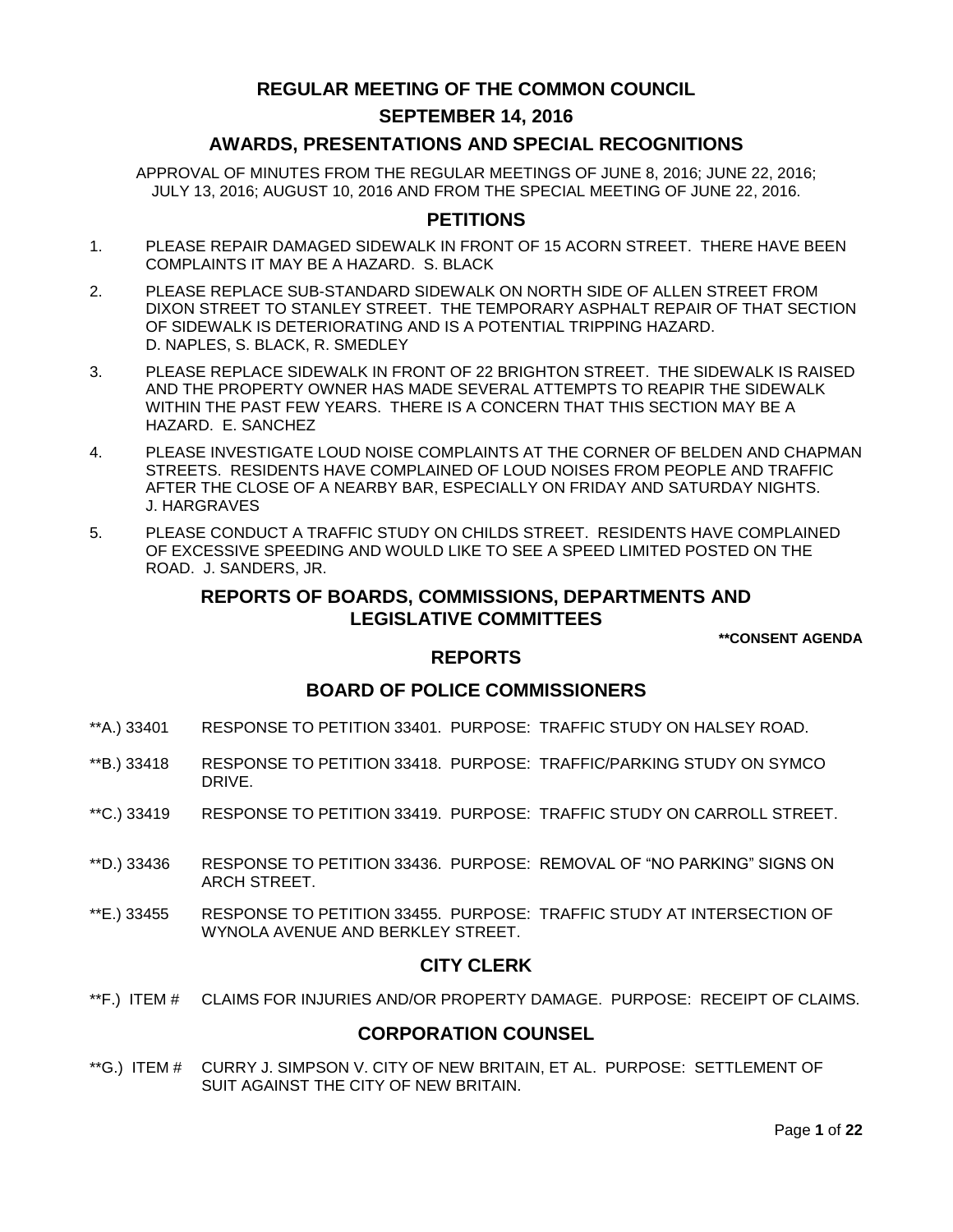\*\*H.) ITEM # [JESSICA GERRATANA V. CITY OF NEW BRITAIN AND LOUIS SALVIO. PURPOSE:](#page-6-0)  [SETTLEMENT OF SUIT AGAINST THE CITY OF NEW BRITAIN.](#page-6-0) 

## **FINANCE DEPARTMENT**

- \*\*I.) ITEM # [MONTHLY PURCHASING REPORT. PURPOSE: PURCHASING REPORT FOR BID](#page-6-1)  [THRESHOLD ITEMS.](#page-6-1)
- \*\*J.) ITEM # [COOPERATIVE PURCHASING. PURPOSE: LEASE OF](#page-7-0) NEW MAILING MACHINE FOR [CENTRAL ADMINISTRATION.](#page-7-0)
- \*\*K.) ITEM # [COOPERATIVE PURCHASING. PURPOSE: \\$24,040.72 TO TOTAL COMMUNICATIONS,](#page-7-1)  [INC. FOR PURCHASE AND INSTALLATION OF NEW FIBER OPTIC SWITCH FOR THE](#page-7-1)  [INFORMATION TECHNOLOGY DEPARTMENT.](#page-7-1)
- \*\*L.) ITEM # [SOLE SOURCE PURCHASING. PURPOSE: \\$24,300 TO STATE OF CONNECTICUT'S FIRE](#page-8-0)  [ACADEMY FOR FOUR NEW FIRE RECRUITS TO ATTEND.](#page-8-0)
- \*\*M.) ITEM # [SOLE SOURCE PURCHASING. PURPOSE: \\$18,315.60 TO TASER INTERNATIONAL FOR](#page-8-1)  [TASER BATTERIES AND CARTRIDGES FOR THE NEW BRITAIN POLICE DEPARTMENT.](#page-8-1)
- \*\*N.) ITEM # [SOLE SOURCE PURCHASING. PURPOSE: \\$10,595.70 TO POWERDMS, INC. FOR](#page-9-0)  [POLICY AND PROCEDURE MANAGEMENT SOFTWARE LICENSE AND TECHNICAL](#page-9-0)  [SUPPORT PACKAGE FOR THE NEW BRITAIN POLICE DEPARTMENT.](#page-9-0)
- \*\*O.) ITEM # [PUBLIC BID NO. 3888. PURPOSE: \\$249,371 TO OFFSHORE CONSTRUCTION, INC. FOR](#page-10-0)  [REROOFING AND RELATED WORK AT 55 HARVARD STREET FOR THE PUBLIC WORKS](#page-10-0)  [DEPARTMENT.](#page-10-0)
- \*\*P.) ITEM # [PUBLIC BID NO. 3894. PURPOSE: \\$15.75 PER CUBIC YARD OF SAND DELIVERED TO](#page-10-1)  [CITY YARD FOR SNOW AND ICE CONTROL FOR 2016-2017 WINTER SEASON.](#page-10-1)
- \*\*Q.) ITEM # [PUBLIC BID NO. 3895. PURPOSE: \\$16,156 TO OTTO ENVIRONMENTAL SYSTEMS, LLC.](#page-11-0)  [FOR ROLL-OUT TRASH CARTS, SPARE WHEELS AND LIDS FOR THE PUBLIC WORKS](#page-11-0)  [DEPARTMENT.](#page-11-0)
- \*\*R.) ITEM # ON-LINE AUCTION. PURPOSE: \$3,011 [RECEIVED DURING AUGUST 2016 FOR THE](#page-12-0)  [SALE OF SURPLUS AND UNREPAIRABLE CITY VEHICLES.](#page-12-0)
- \*\*S.) ITEM # [LINE ITEM TRANSFERS WITHIN A DEPARTMENT'S BUDGET FOR PERIOD AUGUST 2,](#page-12-1)  [2016 THROUGH SEPTEMBER 6, 2016. PURPOSE: TRANSFERRED MONIES FROM ONE](#page-12-1)  [LINE ITEM TO ANOTHER WITHIN THEIR DEPARTMENTAL BUDGET.](#page-12-1)

## **PUBLIC WORKS**

\*\*T.) ITEM # [SUBWAY RENTAL CHARGES: JANUARY, 2017 TO DECEMBER, 2017. PURPOSE:](#page-13-0)  ASSESSABLE AT RATE OF \$2.13 [PER LINEAR FOOT, PER ANNUM, PAYABLE SEMI-](#page-13-0)[ANNUALLY ON FIRST DAY OF JULY, 2017 AND FIRST DAY OF JANUARY, 2018.](#page-13-0)

## **TAX DEPARTMENT**

\*\*U.) ITEM # [TAX ABATEMENTS, CORRECTIONS AND REFUNDS.](#page-13-1)

## **REPORTS RETURNED FROM COMMITTEE**

## **COMMITTEE ON PLANNING, ZONING AND HOUSING**

\*\*V.) 33576 [RECOMMENDATION FOR ITEM 33576. PURPOSE: PROPOSED AMENDMENT TO THE](#page-13-2)  [CODE OF ORDINANCES SEC. 2-54 TO ELIMINATE THE HUD GRANTS COMMITTEE.](#page-13-2)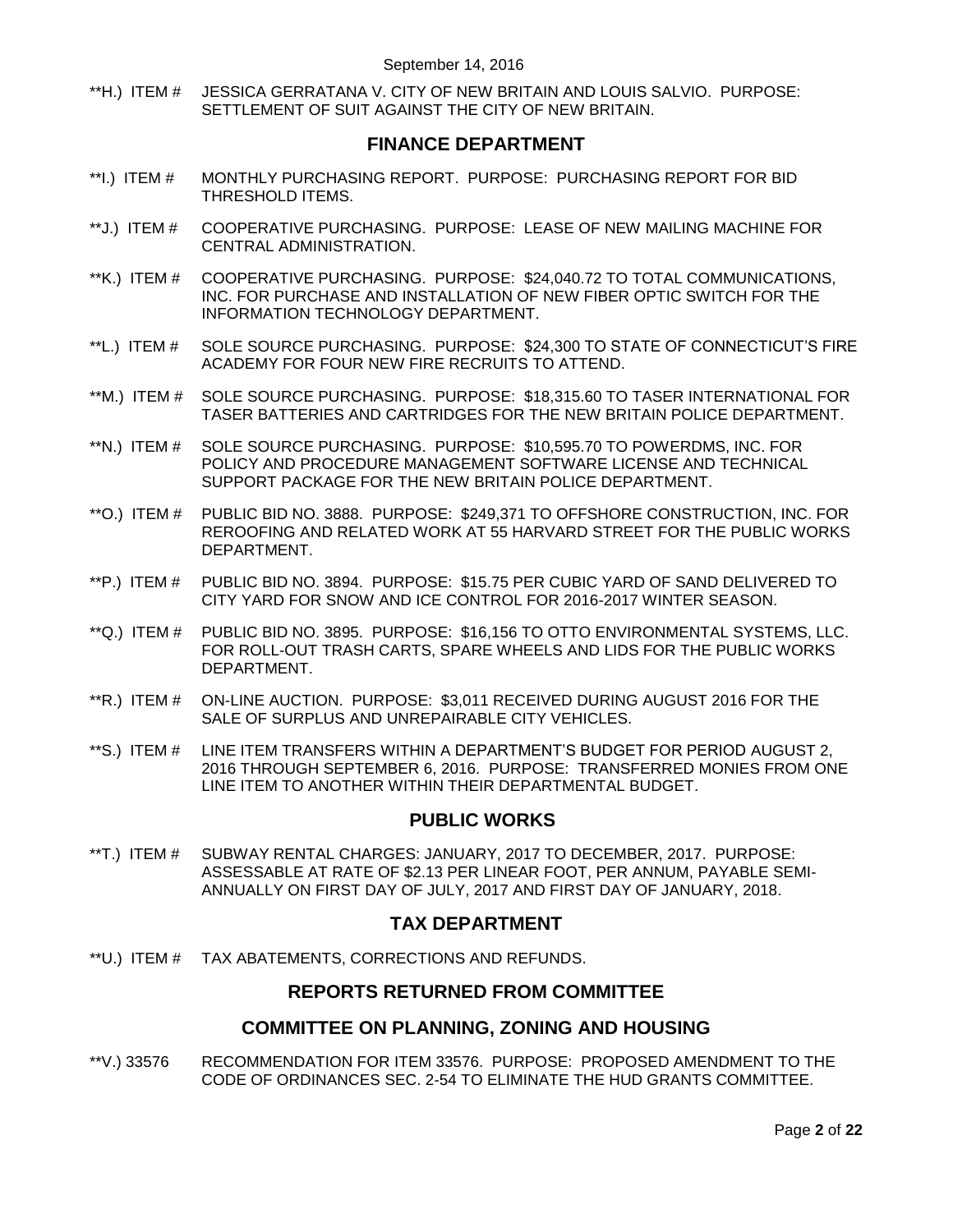\*\*W.) 33578 [RECOMMENDATION FOR ITEM 33578. PURPOSE: CONVEYANCE OF PROPERTY](#page-14-0)  [KNOWN AS 74 KELSEY STREET TO CHRYSALIS CENTER REAL ESTATE CORPORATION](#page-14-0)  [FOR EIGHTY THOUSAND DOLLARS.](#page-14-0)

## **ZONING SUBCOMMITTEE**

\*\*X.) 33320 [RECOMMENDATION FOR ITEM 33320. PURPOSE: XTREME RIDES LLC. SEEKS](#page-14-1)  [GRANTING OF A CERTIFICATE OF LOCATION APPROVAL FOR A MOTOR VEHICLE](#page-14-1)  [DEALER'S LICENSE FOR PROPERTY AT 475A JOHN DOWNEY DRIVE.](#page-14-1)

## **STANDING CLAIMS SUBCOMMITTEE**

\*\*Y.) ITEM # [CLAIMS SUBCOMMITTEE. PURPOSE: SETTLEMENT OF CLAIMS.](#page-14-2)

## **RESOLUTIONS RETURNED FROM COMMITTEE**

- 1.) 33576 [CODE OF ORDINANCES, SEC. 2-54. PURPOSE: PROPOSED AMENDMENT TO THE](#page-15-0)  [CODE OF ORDINANCES TO ELIMINATE THE HUD GRANTS COMMITTEE. J. GIANTONIO](#page-15-0)
- 2.) 33578 [SALE OF PROPERTY. PURPOSE: CONVEYANCE OF PROPERTY KNOWN AS 74 KELSEY](#page-15-1)  [STREET TO CHRYSALIS CENTER REAL ESTATE CORPORATION FOR EIGHTY](#page-15-1)  [THOUSAND DOLLARS. J. GIANTONIO](#page-15-1)

## **NEW RESOLUTIONS**

- 3.) ITEM # SEPTEMBER 15, 2016 TO OCTOBER 15, 2016 [AS HISPANIC HERITAGE MONTH.](#page-16-0)  [E. SANCHEZ, W. PABON, K. ROSADO](#page-16-0)
- 4.) ITEM # [CREATION OF A TAX INCREMENT FINANCING DISTRICT. PURPOSE: CAMOIN](#page-17-0)  [ASSOCIATES TO CONDUCT ANALYSIS AND ASSIST IN DRAFTING TAX INCREMENT](#page-17-0)  [FINANCING DISTRICT AND DISTRICT MASTER PLAN IN AMOUNT NOT TO EXCEED](#page-17-0)  [TWENTY THOUSAND DOLLARS. J. GIANTONIO](#page-17-0)
- 5.) ITEM # [AMERICAN SAVINGS FOUNDATION GRANT –](#page-17-1) YEAR 11. PURPOSE: RECEIVE \$150,000 IN [GRANT MONIES TO ORGANIZE AND RUN AFTER SCHOOL PROGRAMS.](#page-17-1)  S. BLACK, [J. HARGRAVES, D. SALERNO, L. SALVIO](#page-17-1)
- 6.) ITEM # [TOTALREC AT CAMP SCHADE AND EVERY KID COUNTS AFTER SCHOOL PROGRAM.](#page-18-0)  [PURPOSE: HUD GRANT FOR \\$50,000 FOR THE 2016-2017 YEAR.](#page-18-0)  S. BLACK, [J. HARGRAVES, D. SALERNO, L. SALVIO](#page-18-0)
- 7.) ITEM # [SUMMER ENRICHMENT EXPERIENCE \(S.E.E.\) PROGRAM. PURPOSE: REDUCE](#page-19-0)  [SUMMER LEARNING LOSS WITH SUMMER CLASSROOM TIME AND EXPERIENTIAL](#page-19-0)  LEARNING. S. BLACK, [J. HARGRAVES, D. SALERNO, L. SALVIO](#page-19-0)
- 8.) ITEM # [DEEP FUNDING. PURPOSE: \\$300,000 TO DEVELOP AND COMPLETE A MONUMENT IN](#page-20-0)  RESPECT TO THE 65<sup>TH</sup> INFANTRY REGIMENT, ALSO KNOWN AS "THE BORIQUENEERS". [W. PABON, K. ROSADO, E. SANCHEZ](#page-20-0)
- 9.) ITEM # [FAIRVIEW CEMETERY COMMISSION. PURPOSE: PURCHASE OF IRRIGATION](#page-20-1) SYSTEM. S. BLACK, [J. HARGRAVES, D. SALERNO, L. SALVIO](#page-20-1)
- 10.) ITEM # [REVISIONS TO THE FRINGE BENEFITS FOR NON UNION MANAGEMENT EMPLOYEES.](#page-20-2) [J. GIANTONIO](#page-20-2)
- 11.) ITEM # [APPROVAL OF AGGREEMENT BETWEEN THE CITY OF NEW BRITAIN](#page-21-0) AND LOCAL 1186. [PURPOSE: CONCLUDED NEGOTIATIONS AND REACHED TENTATIVE AGREEMENT FOR](#page-21-0)  [A COLLECTIVE BARGAINING AGREEMENT. J. GIANTONIO](#page-21-0)

## **UNFINISHED BUSINESS**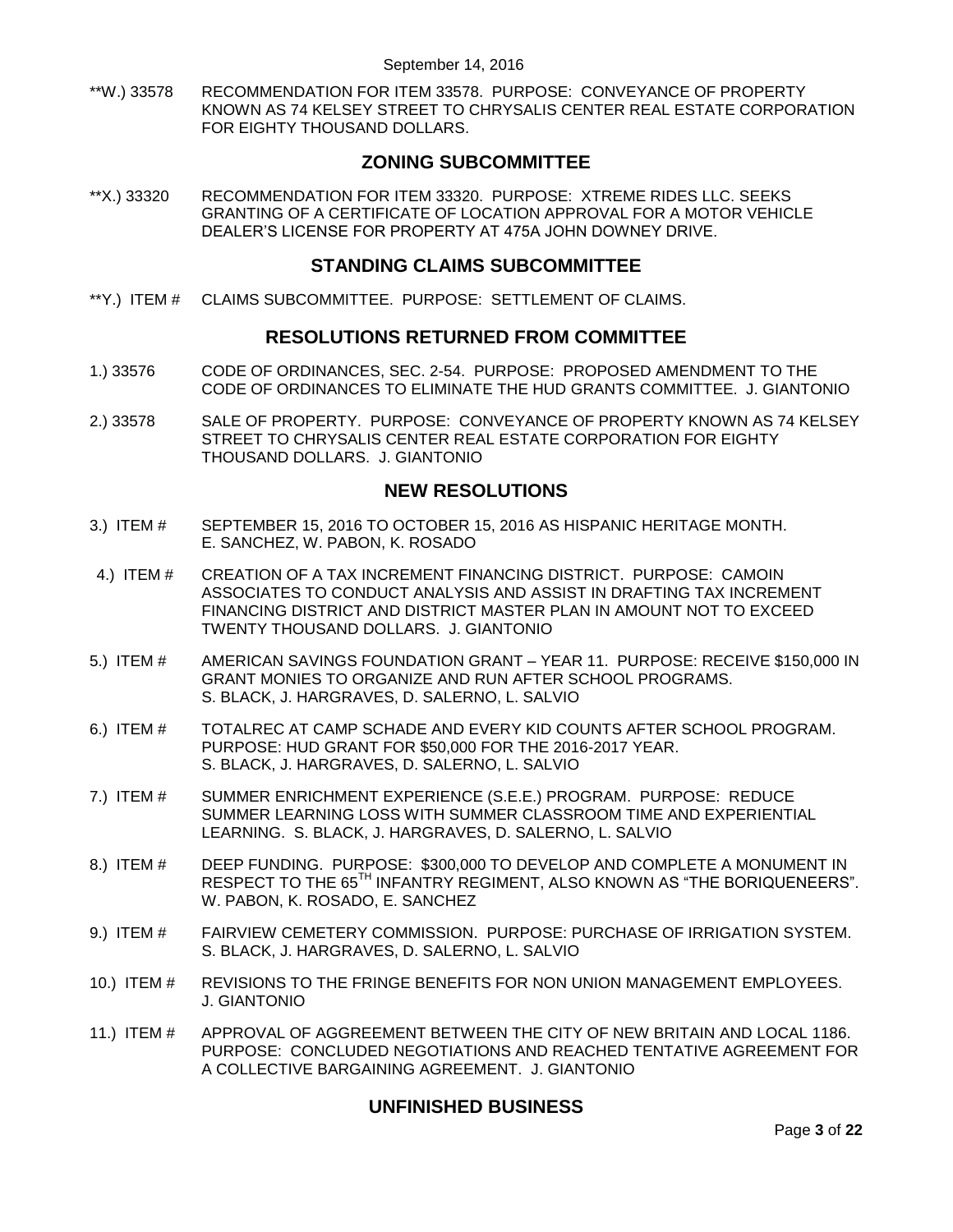## **REGULAR MEETING OF THE COMMON COUNCIL**

## **SEPTEMBER 14, 2016**

## **AWARDS, PRESENTATIONS AND SPECIAL RECOGNITIONS**

APPROVAL OF MINUTES FROM THE REGULAR MEETINGS OF JUNE 8, 2016; JUNE 22, 2016; JULY 13, 2016; AUGUST 10, 2016 AND FROM THE SPECIAL MEETING OF JUNE 22, 2016.

## **PETITIONS**

- 1. PLEASE REPAIR DAMAGED SIDEWALK IN FRONT OF 15 ACORN STREET. THERE HAVE BEEN COMPLAINTS IT MAY BE A HAZARD. S. BLACK
- 2. PLEASE REPLACE SUB-STANDARD SIDEWALK ON NORTH SIDE OF ALLEN STREET FROM DIXON STREET TO STANLEY STREET. THE TEMPORARY ASPHALT REPAIR OF THAT SECTION OF SIDEWALK IS DETERIORATING AND IS A POTENTIAL TRIPPING HAZARD. D. NAPLES, S. BLACK, R. SMEDLEY
- 3. PLEASE REPLACE SIDEWALK IN FRONT OF 22 BRIGHTON STREET. THE SIDEWALK IS RAISED AND THE PROPERTY OWNER HAS MADE SEVERAL ATTEMPTS TO REAPIR THE SIDEWALK WITHIN THE PAST FEW YEARS. THERE IS A CONCERN THAT THIS SECTION MAY BE A HAZARD. E. SANCHEZ
- 4. PLEASE INVESTIGATE LOUD NOISE COMPLAINTS AT THE CORNER OF BELDEN AND CHAPMAN STREETS. RESIDENTS HAVE COMPLAINED OF LOUD NOISES FROM PEOPLE AND TRAFFIC AFTER THE CLOSE OF A NEARBY BAR, ESPECIALLY ON FRIDAY AND SATURDAY NIGHTS. J. HARGRAVES
- 5. PLEASE CONDUCT A TRAFFIC STUDY ON CHILDS STREET. RESIDENTS HAVE COMPLAINED OF EXCESSIVE SPEEDING AND WOULD LIKE TO SEE A SPEED LIMITED POSTED ON THE ROAD. J. SANDERS, JR.

## **REPORTS OF BOARDS, COMMISSIONS, DEPARTMENTS AND LEGISLATIVE COMMITTEES**

**\*\*CONSENT AGENDA**

## **REPORTS**

## **BOARD OF POLICE COMMISSIONERS**

<span id="page-3-0"></span>\*\*A.) 33401 RESPONSE TO PETITION 33401. PURPOSE: TRAFFIC STUDY ON HALSEY ROAD.

### REPORT OF: THE BOARD OF POLICE COMMISSIONERS

To Her Honor, the Mayor, and the Common Council of the City of New Britain: the undersigned beg leave to report the following:

ITEM #: 33401

RE: Common Council Petition #33401, re: Please conduct a traffic study on Halsey Road. Residents have complained of excessive speeding putting many pedestrians and children that walk to school at risk.

The Traffic Safety Bureau conducted a traffic speed operation on Halsey Road on March 1, 2016. The average speed determined by the study was 20 mph, the  $85<sup>th</sup>$  percentile speed was 25 mph (the posted speed limit) and the highest speed was 35 mph. There has only been one unfounded motor vehicle complaint in the past year. The Data indicates no excessive speed issue for Halsey Road.

The Board voted to take no further action at this time.

Jack W. Ferguson II Clerk of the Board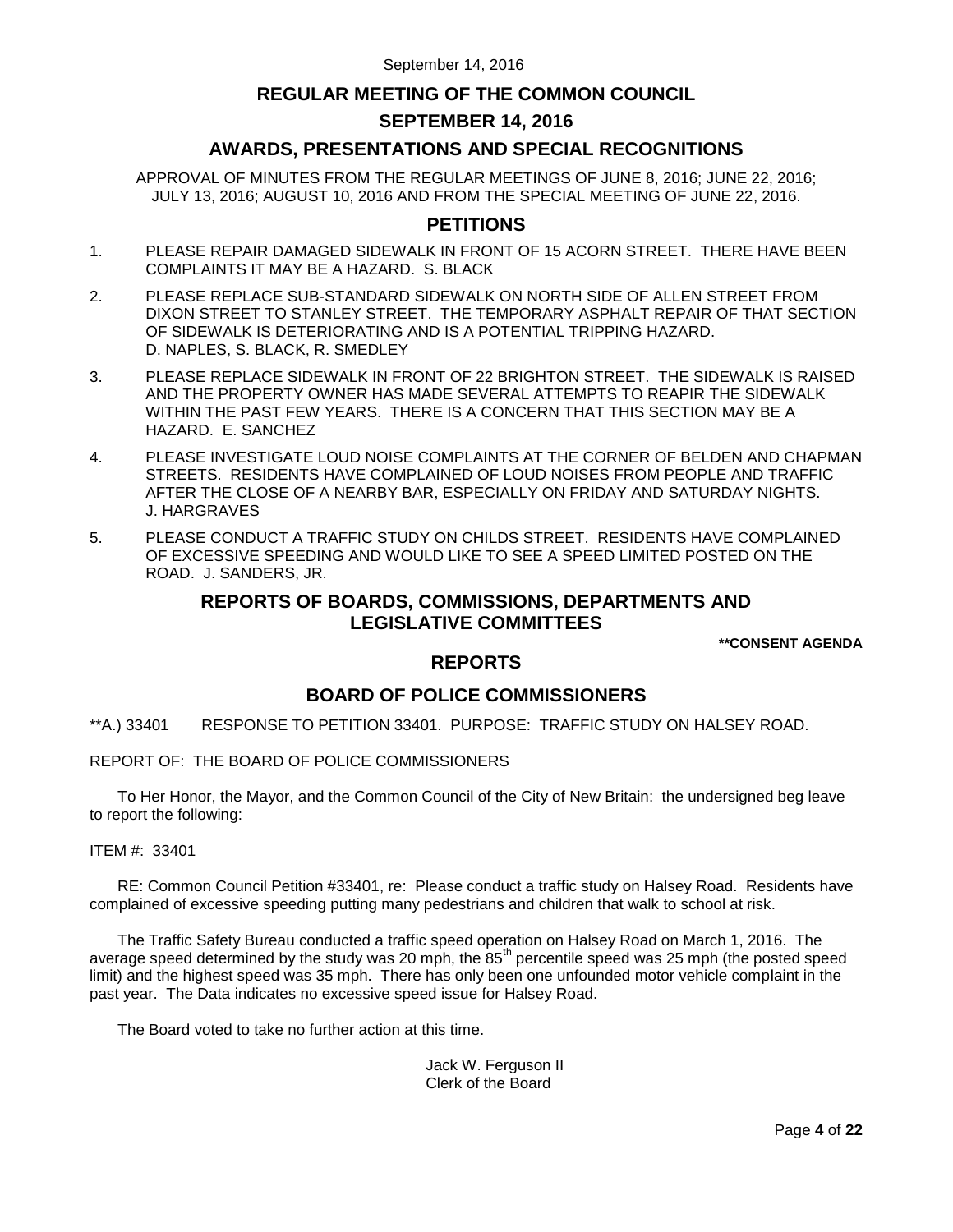### <span id="page-4-0"></span>\*\*B.) 33418 RESPONSE TO PETITION 33418. PURPOSE: TRAFFIC/PARKING STUDY ON SYMCO DRIVE.

## REPORT OF: THE BOARD OF POLICE COMMISSIONERS

To Her Honor, the Mayor, and the Common Council of the City of New Britain: the undersigned beg leave to report the following:

#### ITEM #: 33418

RE: Common Council Petition #33418, re: Please conduct a traffic/parking study to investigate how parking on both sides of Symco Drive does not allow two-way traffic and obstructs vehicle sight lines.

The Traffic Safety Bureau inspected the Symco Drive neighborhood, monitoring both the parking and the flow of motor vehicle traffic. There were no issues noted that would justify designating specific NO PARKING areas other than those already covered by City Ordinance such as fire hydrants and intersections. Only one violation was noted, a single motor vehicle parked in the intersection of Symco Drive and Janet Drive. A check of the three year history of the area yielded three incidents, none of which involved parking or sight line issues. The Traffic Bureau Supervisor recommends no further action by the Board on this petition.

The Board voted to take no action.

### Jack W. Ferguson II Clerk of the Board

<span id="page-4-1"></span>\*\*C.) 33419 RESPONSE TO PETITION 33419. PURPOSE: TRAFFIC STUDY ON CARROLL STREET.

#### REPORT OF: THE BOARD OF POLICE COMMISSIONERS

To Her Honor, the Mayor, and the Common Council of the City of New Britain: the undersigned beg leave to report the following:

#### ITEM #: 33419

RE: Common Council Petition #33419, re: Please conduct a traffic study to investigate speeding on Carroll Street. Residents have complained of excessive speeding and expressed concern for potential accidents.

Speed data for this traffic study on Carroll Street was incomplete.

The Board voted to table this petition until more definitive data can be collected and the speed study completed.

> Jack W. Ferguson II Clerk of the Board

### <span id="page-4-2"></span>\*\*D.) 33436 RESPONSE TO PETITION 33436. PURPOSE: REMOVAL OF "NO PARKING" SIGNS ON ARCH STREET.

#### REPORT OF: THE BOARD OF POLICE COMMISSIONERS

To Her Honor, the Mayor, and the Common Council of the City of New Britain: the undersigned beg leave to report the following:

#### ITEM #: 33436

RE: Common Council Petition #33436, re: Please look into the removal of several signs that read "No Parking This Side Of Sign" on Arch Street. Lack of convenient and accessible parking can hurt local business.

The Traffic Safety Bureau supervisor consulted the City Engineering Project manager about the parking on Arch Street. After surveying the area, CJ Ganza recommended creating two new parking spaces on the southbound side of Arch and adding four or five parking spaces on the northbound side of Arch.

The Board voted to accept the recommendation of creating two new parking spaces on the southbound side of Arch and adding four or five parking spaces on the northbound side of Arch.

Jack W. Ferguson II Clerk of the Board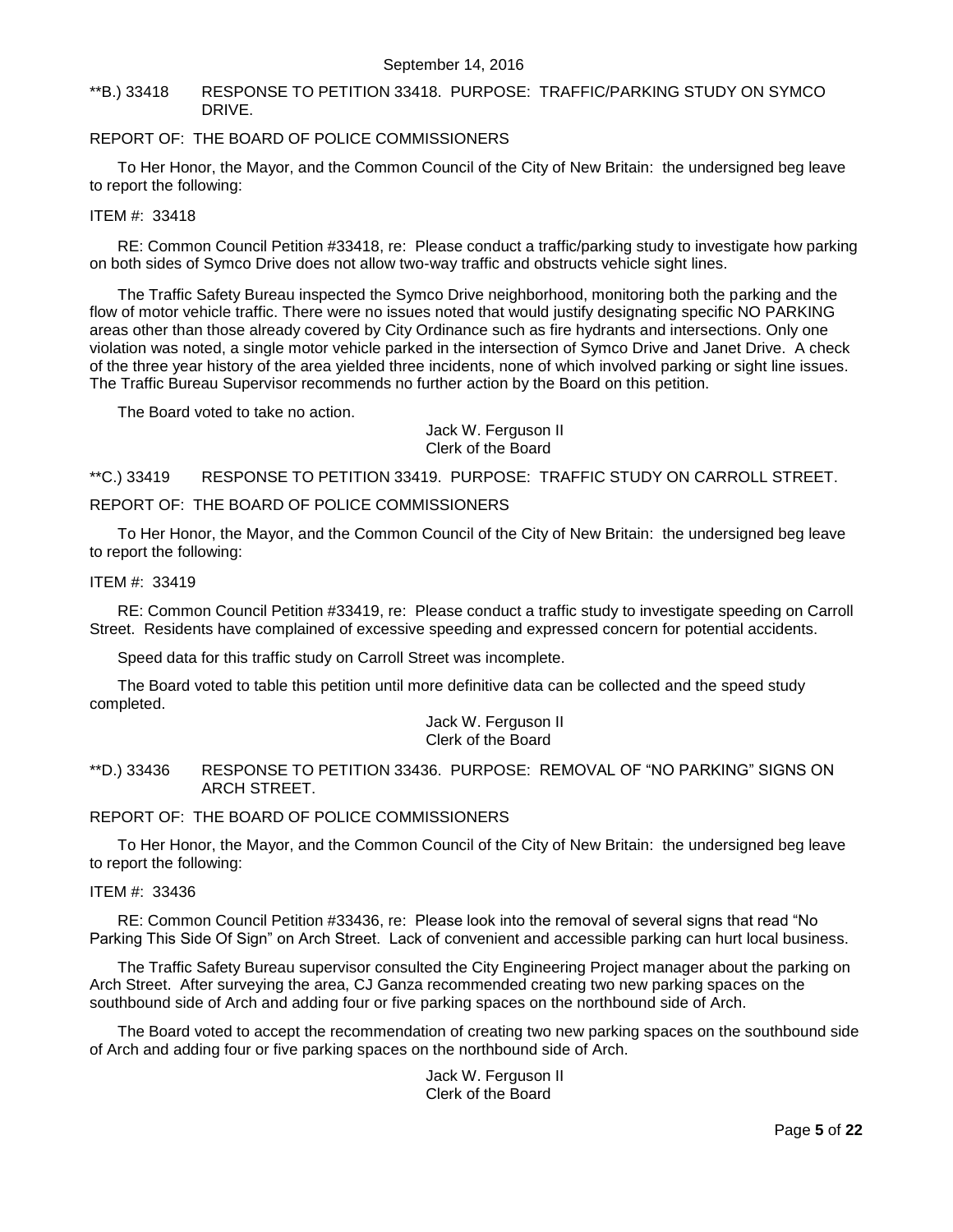### <span id="page-5-0"></span>\*\*E.) 33455 RESPONSE TO PETITION 33455. PURPOSE: TRAFFIC STUDY AT INTERSECTION OF WYNOLA AVENUE AND BERKLEY STREET.

### REPORT OF: THE BOARD OF POLICE COMMISSIONERS

To Her Honor, the Mayor, and the Common Council of the City of New Britain: the undersigned beg leave to report the following:

#### ITEM #: 33455

RE: Common Council Petition #33455, re: Please conduct a traffic study at the intersection of Wynola Avenue and Berkley Street to convert the intersection from a two-way stop to a four-way stop. Area residents have expressed concern with the intersection because of an increasing amount of vehicle accidents.

The Traffic Safety Bureau supervisor conducted a traffic study and found only one motor vehicle accident in this intersection in the past three years. During the same time period, there have been no reported motor vehicle complaints and only one motor vehicle arrest.

The Board voted to deny this request for a four-way stop at the intersection of Wynola Avenue and Berkley Street.

> Jack W. Ferguson II Clerk of the Board

## **CITY CLERK**

<span id="page-5-1"></span>\*\*F.) ITEM # CLAIMS FOR INJURIES AND/OR PROPERTY DAMAGE. PURPOSE: RECEIPT OF CLAIMS.

#### REPORT OF: City Clerk

To Her Honor, the Mayor, and the Common Council of the City of New Britain: the undersigned beg leave to report the following:

ITEM #:

RE: CLAIMS FOR INJURIES AND/OR PROPERTY DAMAGE

CLAIMANTS NAME

Allstate Insurance a/s/o Gurpreet Singh Bogdanski, Antonette Doe, John, ppa Jane Doe Jaramillo, Jose M. Ortiz, Kevin Ramos, Juana C. Rich, Anne Joy

> Mark H. Bernacki City Clerk

## **CORPORATION COUNSEL**

<span id="page-5-2"></span>\*\*G.) ITEM # CURRY J. SIMPSON V. CITY OF NEW BRITAIN, ET AL. PURPOSE: SETTLEMENT OF SUIT AGAINST THE CITY OF NEW BRITAIN.

REPORT OF: Office of Corporation Counsel

To Her Honor, the Mayor, and the Common Council of the City of New Britain: the undersigned beg leave to report the following:

ITEM #:

RE: CURRY J. SIMPSON v. CITY OF NEW BRITAIN, ET AL

RESOLVED, By the Common Council of the City of New Britain that the sum of THREE THOUSAND DOLLARS (\$3,000.00) be paid to Curry J. Simpson and Sally A. Roberts, his attorney, in full settlement of her suit against the City of New Britain, et al now pending in the Connecticut Superior Court under Docket No. HHB-CV-15-60279450 as the result of an incident which took place on January 18, 2015 between 2:30 and 3:00 a.m. While investigating a noise complaint, the New Britain Police Department had arrested the plaintiff and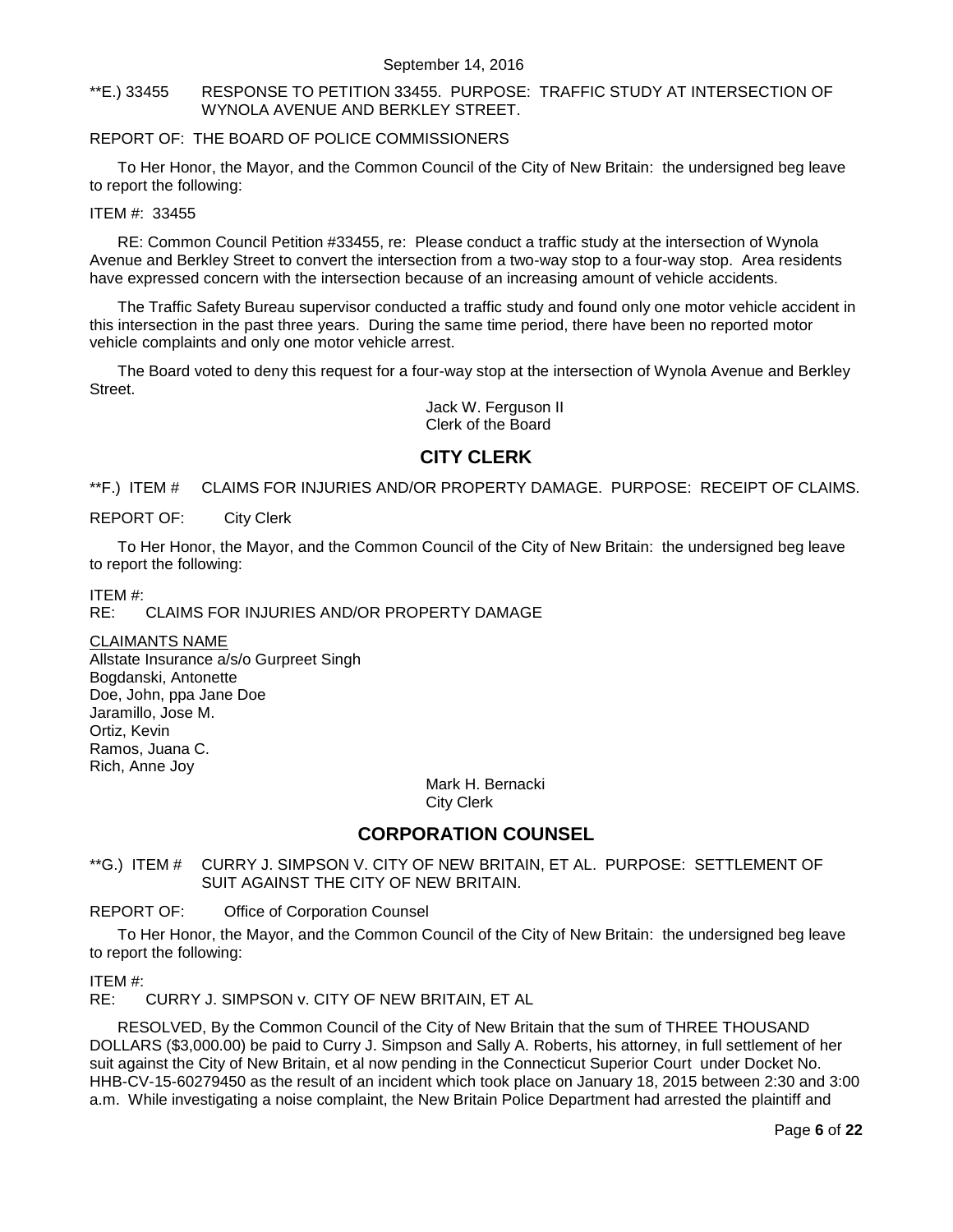charged him with interference of police in violation of Connecticut General Statute Section 53a-167a for plaintiff's refusal of providing his date of birth. The criminal charge was nollied. Plaintiff had alleged that his first, fourth, and fourteenth amendment rights under the U.S. Constitution to be free from unlawful arrest, retaliatory arrest and malicious prosecution were violated and that the defendant actions constituted false arrest and malicious prosecution.

This recommendation is made upon the advice of City Attorney Irena J. Urbaniak, after a settlement conference before Judge Young, with the approval and consent of Corporation Counsel Gennaro Bizzarro, Esq.

This suit is to be withdrawn by the plaintiff without costs to the City of New Britain, et al and settlement is to be made without admission of any liability.

#### Irena J. Urbaniak City Attorney

### <span id="page-6-0"></span>\*\*H.) ITEM # JESSICA GERRATANA V. CITY OF NEW BRITAIN AND LOUIS SALVIO. PURPOSE: SETTLEMENT OF SUIT AGAINST THE CITY OF NEW BRITAIN.

REPORT OF: Office of Corporation Counsel

To Her Honor, the Mayor, and the Common Council of the City of New Britain: the undersigned beg leave to report the following:

ITEM #:1. JESSICA GERRATANA VS. CITY OF NEW BRITAIN 2. JESSICA GERRATANA VS. LOUIS SALVIO

RESOLVED, By the Common Council of the City of New Britain that the sum of NINE THOUSAND FIVE HUNDRED DOLLARS (\$9,500.00) be paid to Jessica Gerratana and James F. Sullivan, Esq., her attorney, in full settlement of her pending claim before the Connecticut Commission on Human Rights and Opportunities and her lawsuit which has been filed in the New Britain Superior Court.

The settlement of both cases is based on a number of considerations including the anticipated legal fees if the lawsuit is not resolved and a trial on the merits is required. This resolution is in the best interests of the City of New Britain and is recommended by Attorney Joseph E. Skelly, Jr., with the approval and consent of Corporation Counsel Gennaro Bizzarro.

Both cases are to be withdrawn by the plaintiff without costs to the City of New Britain and settlements are without any admission of liability.

> Joseph E. Skelly, Jr. Assistant Corporation Counsel

## **FINANCE DEPARTMENT**

<span id="page-6-1"></span>\*\*I.) ITEM # MONTHLY PURCHASING REPORT. PURPOSE: PURCHASING REPORT FOR BID THRESHOLD ITEMS.

REPORT OF: Finance Dept., Purchasing Div.

To Her Honor, the Mayor, and the Common Council of the City of New Britain: the undersigned beg leave to report the following:

ITEM #:

RE: Purchasing report for bid threshold items DATE: September 14, 2016

In accordance with the New Britain Code of Ordinances, Section 2-566, a monthly report of purchases between \$500 and \$7,500 shall be provided to the Common Council. The report shall include a detailed description of items or services purchased, name of vendor, owner of business and dollar amount spent on each individual purchase as well as the aggregate total of spend to date for the fiscal year.

The Finance Department, Purchasing Division has provided an electronic list of monthly purchases. This document is available in the Council office for review by Council members.

Acceptance and adoption is respectfully requested.

Jack Pieper Purchasing Agent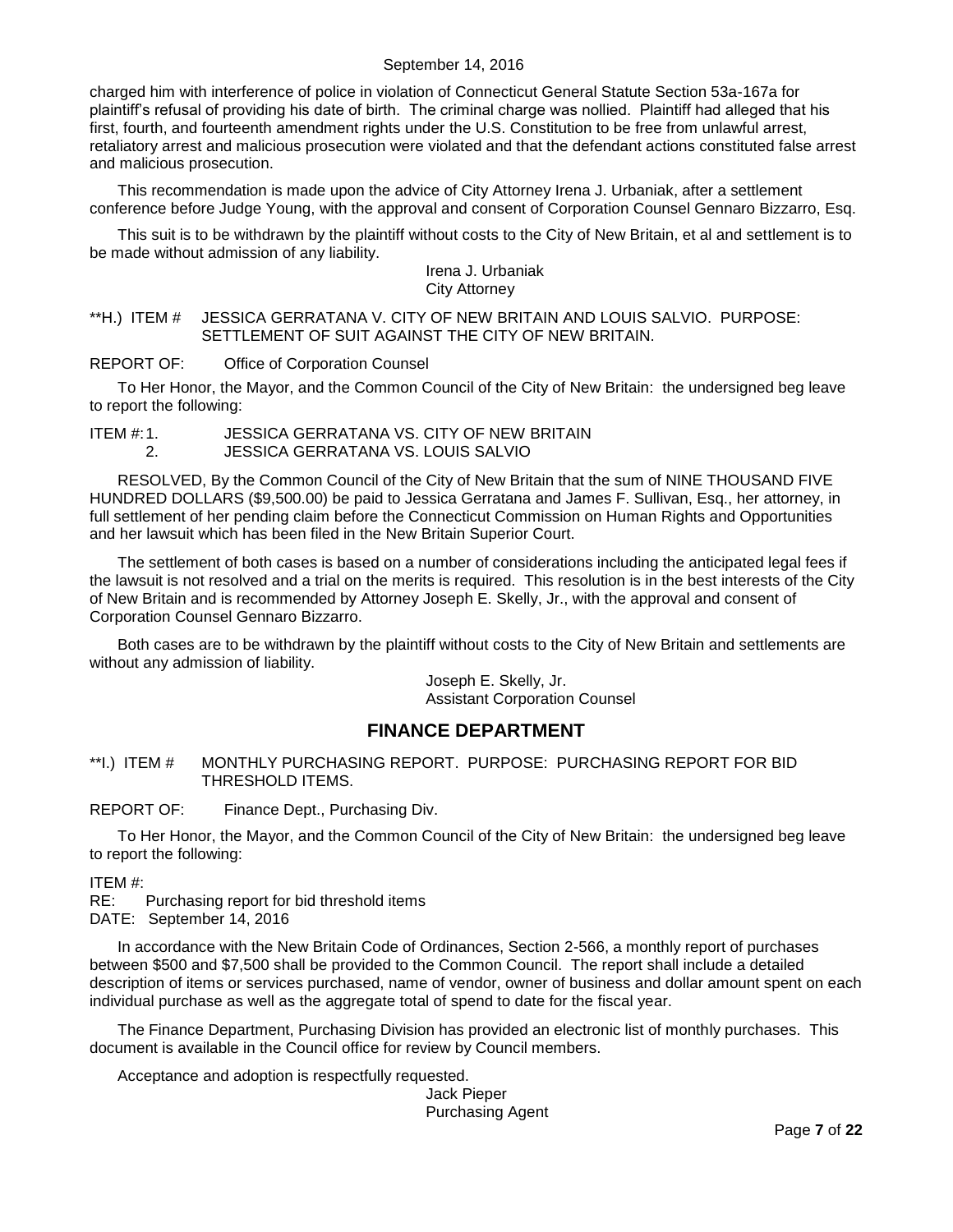<span id="page-7-0"></span>\*\*J.) ITEM # COOPERATIVE PURCHASING. PURPOSE: LEASE OF NEW MAILING MACHINE FOR CENTRAL ADMINISTRATION.

REPORT OF: Finance Dept., Purchasing Division

To Her Honor, the Mayor, and the Common Council of the City of New Britain: the undersigned beg leave to report the following:

ITEM #:

RE: Cooperative Purchasing, Mailing Machine Lease for Central Administration DATE: September 14, 2016

In accordance with City Code of Ordinances, Chapter 2, Article VIII, Division 1, Section 2-538 (a), a purchase order was requested by Central Administration for a lease of a new mailing machine under the State of Connecticut's Cooperative Purchasing Plan, Contract Award 11PSX0037:

| <b>Supplier</b>     | Description                          | Pricing        |
|---------------------|--------------------------------------|----------------|
| Neopost New England | Lease of a IN700DS30 Mailing Machine | \$420.26/month |
| Farmington, CT.     |                                      |                |

Central Administration requested a purchase order for a sixty-three (63) month lease for a new mailing machine for the Mail Room in City Hall. The present mailing machine is over five (5) years old has become inoperative at times and needed to be repaired or reprogramed to get it to be operational again. The lease on this present mailing machine, which is with Neopost New England, will be expiring in October 2016. The monthly lease pricing on the new mailing machine also includes all maintenance, repairs, and rental costs of the mailing machine and postage meter. The monthly lease price submitted by Neopost New England for this new mailing machine is the same as the State of Connecticut's Contract, 11PSX0037 that they have with them. Funding is available for the lease of this new mailing machine in Central Administration's account number 001110001- 5440, Rentals/Supplies Equipment.

RESOLVED: That the Purchasing Agent is hereby authorized to issue a Purchase Order and to enter into a sixty-three (63) month lease agreement with Neopost New England of Farmington, CT for the lease of a new Mailing Machine at \$420.26 per month utilizing the State of Connecticut's Cooperative Purchasing Plan, Contract Award #11PSX0037.

### Jack Pieper Purchasing Agent

<span id="page-7-1"></span>\*\*K.) ITEM # COOPERATIVE PURCHASING. PURPOSE: \$24,040.72 TO TOTAL COMMUNICATIONS, INC. FOR PURCHASE AND INSTALLATION OF NEW FIBER OPTIC SWITCH FOR THE INFORMATION TECHNOLOGY DEPARTMENT.

REPORT OF: Finance Dept., Purchasing Division

To Her Honor, the Mayor, and the Common Council of the City of New Britain: the undersigned beg leave to report the following:

ITEM #:

RE: Cooperative Purchasing – Fiber Optic Switch DATE: September 14, 2016

In accordance with City Code of Ordinances, Chapter 2, Article VIII, Division 1, Section 2-538 (a), a purchase order was requested by the New Britain Information Technology Department for the Purchase and Installation of a new Fiber Optic Switch.

| Supplier                                         | Needed Items                         | <b>Total Price</b> |
|--------------------------------------------------|--------------------------------------|--------------------|
| Total Communications. Inc.<br>East Hartford, CT. | Fiber Switch, Cords and Installation | \$24,040.72        |

The New Britain Information Technology Department requests the Purchase and Installation of a new 48 port Cisco fiber switch to be installed in the data center at City Hall for traffic signal programming, video monitoring and WiFi internet access. This equipment is necessary for the Mayor's Smart City Initiative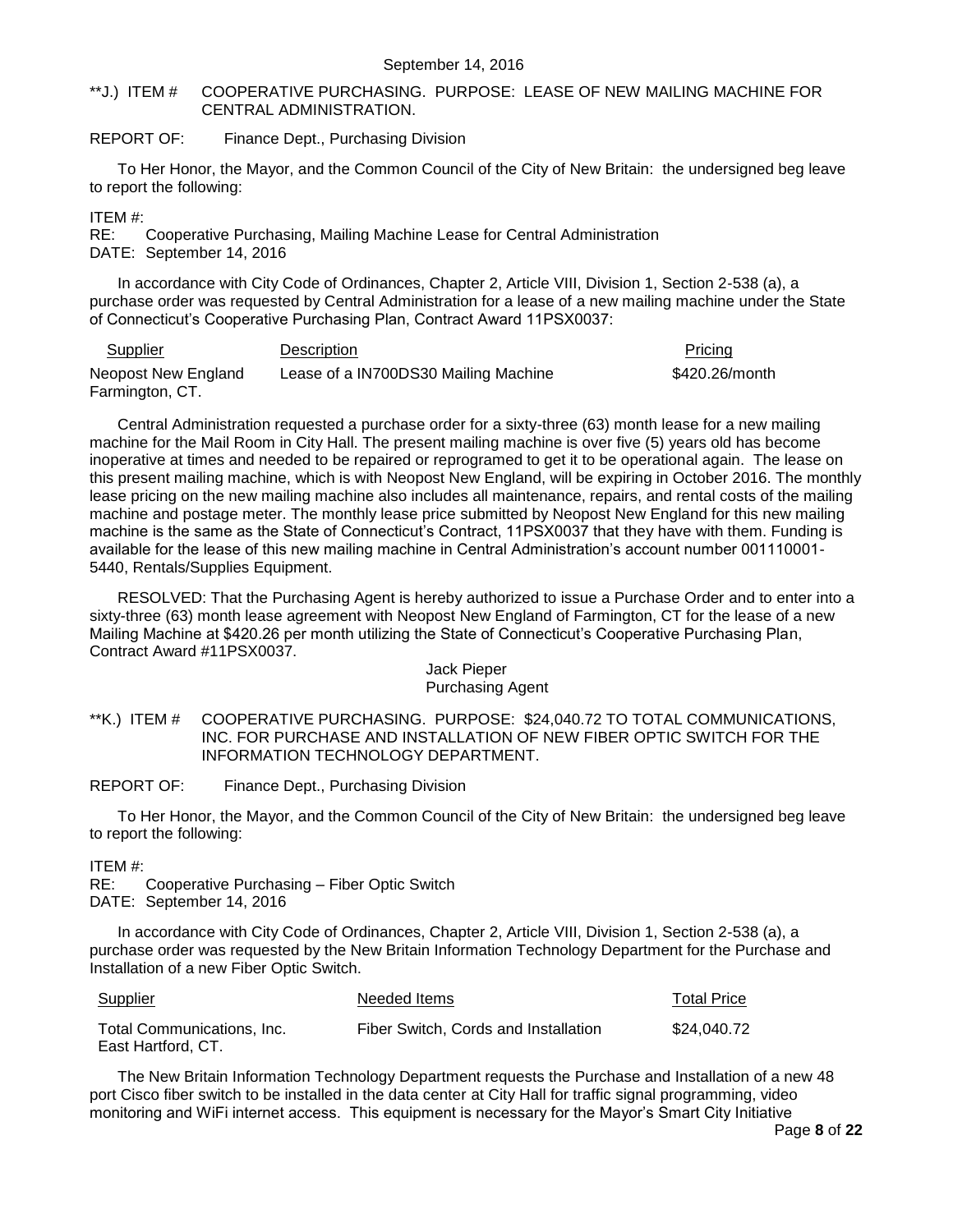connecting streets and intersections with smart technology. The provided pricing utilizes National Association of State Procurement Officials (NASPO) Agreement #AR233 (14-19) of which the State of Connecticut is a member, participating contract #SO-98-15. The new Fiber Switch will extend the City's network downtown and beyond. Funding is available for this in the New Britain Information Technology Department's account number 0040700611-56133, Capital Equipment, IT Data Center Equipment.

BE IT RESOLVED: That the Purchasing Agent is hereby authorized to issue a purchase order for \$24,040.72 to Total Communications, Inc. of East Hartford CT for the Purchase and Installation of a new Fiber Switch for the New Britain Information Technology Department utilizing the State of Connecticut NASPO Master Agreement #AR233, Participating Contract #SO-98-15.

#### Jack Pieper Purchasing Agent

### <span id="page-8-0"></span>\*\*L.) ITEM # SOLE SOURCE PURCHASING. PURPOSE: \$24,300 TO STATE OF CONNECTICUT'S FIRE ACADEMY FOR FOUR NEW FIRE RECRUITS TO ATTEND.

REPORT OF: Finance Dept., Purchasing Division

To Her Honor, the Mayor, and the Common Council of the City of New Britain: the undersigned beg leave to report the following:

ITEM #:

| RE:   | Fire Fighter Academy For The Fire Department |
|-------|----------------------------------------------|
| DATE: | September 14, 2016                           |

In accordance with City Code of Ordinances, Chapter 2, Article VIII, Division 1, Section 2-541 a purchase order has been requested by the Fire Department, for four (4) new Fire Fighter Recruits to attend the State of Connecticut's Fire Academy. The State of Connecticut Commission of Fire Prevention and Control is the only source that can provide this training in the State of Connecticut.

| Supplier             | Class                | <b>Fire Fighters</b> | Class/Price | Total Price |
|----------------------|----------------------|----------------------|-------------|-------------|
| State of Connecticut | Fire Fighter Academy |                      | \$6,075,00  | \$24.300.00 |
| Fire Academy         |                      |                      |             |             |
| Windsor Locks, CT.   |                      |                      |             |             |

The Purchasing Agent has verified that this class can only be taught by the State of Connecticut's Fire Academy, Commission on Fire Prevention and Control, and that they are the sole source provider of this training in the State. Bid solicitation for the four (4) new Fire Fighter Recruits to attend the Academy would not be beneficial to the City. Funding for the classes is within the Fire Department's account, 001212002-5337, Fire Operations, Training and Conferences.

Resolved: That the Purchasing Agent be and hereby authorized to issue a Purchase Order for \$24,300.00 to State of Connecticut's Fire Academy, Commission on Fire Prevention and Control of Windsor Locks, CT for the four (4) new Fire Fighter Recruits to attend the Academy.

## Jack Pieper Purchasing Agent

#### <span id="page-8-1"></span>\*\*M.) ITEM # SOLE SOURCE PURCHASING. PURPOSE: \$18,315.60 TO TASER INTERNATIONAL FOR TASER BATTERIES AND CARTRIDGES FOR THE NEW BRITAIN POLICE DEPARTMENT.

REPORT OF: Finance Dept., Purchasing Division

To Her Honor, the Mayor, and the Common Council of the City of New Britain: the undersigned beg leave to report the following:

ITEM #:

RE: Taser Battery Packs and Taser Cartridges for the New Britain Police Department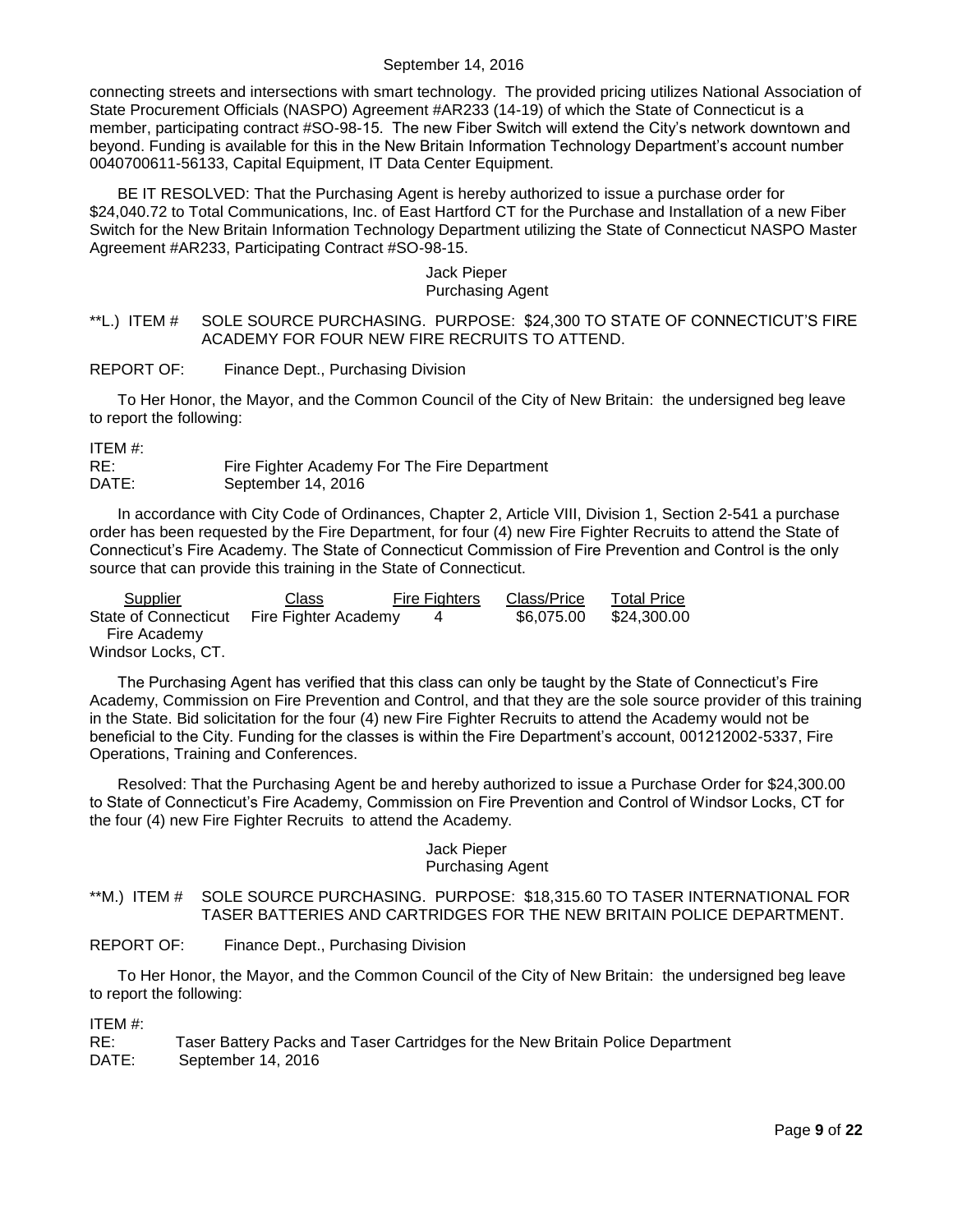In accordance with City Code of Ordinances, Chapter 2, Article VIII, Division 1, Section 2-538 (a), a sole source purchase order was requested by the New Britain Police Department for the purchase of Taser Battery Packs and Taser Cartridges.

| Supplier                                      | Need Supplies                            | Quantity  | Unit Price         | <b>Total Price</b>        |
|-----------------------------------------------|------------------------------------------|-----------|--------------------|---------------------------|
| <b>Taser International</b><br>Scottsdale, AZ. | Taser Batteries Pack<br>Taser Cartridges | 60<br>500 | \$66.51<br>\$28.65 | \$3,990.60<br>\$14,325.00 |
|                                               |                                          |           | Total Cost:        | \$18,315.60               |

The New Britain Police Department has requested the purchase of Taser Battery Packs and Cartridges. Taser International is the manufacturer of all Taser products and accessories. They no longer have a dealer in the State of Connecticut where their products can be purchased. All purchases for the Tasers accessories must be made directly from Taser International. The Purchasing Agent verified this and has been in contact with Taser International. Therefore bid solicitation for the purchase of the Taser Batteries and Cartridges would not be beneficial to the City. Funding is available for this purchase in the Police Department's account numbers 001211015-5614, Firearms Training, Ammunitions and Explosives.

RESOLVED: That the Purchasing Agent is hereby authorized to issue a purchase order for \$18,315.60 to Taser International of Scottsdale, AZ for the purchase of Taser Batteries and Cartridges for the New Britain Police Department.

### Jack Pieper Purchasing Agent

<span id="page-9-0"></span>\*\*N.) ITEM # SOLE SOURCE PURCHASING. PURPOSE: \$10,595.70 TO POWERDMS, INC. FOR POLICY AND PROCEDURE MANAGEMENT SOFTWARE LICENSE AND TECHNICAL SUPPORT PACKAGE FOR THE NEW BRITAIN POLICE DEPARTMENT.

#### REPORT OF: Finance Dept., Purchasing Division

To Her Honor, the Mayor, and the Common Council of the City of New Britain: the undersigned beg leave to report the following:

ITEM #:

- RE: Policy and Procedure Management Software License and Technical Support Package for the New Britain Police Department
- DATE: September 14, 2016

In accordance with City Code of Ordinances, Chapter 2, Article VIII, Division 1, Section 2-538 (a), a purchase order was requested by the New Britain Police Department for a Policy and Procedure Management Software License and Technical Support Package.

| Supplier                      | <b>Services</b>                                                                      | <b>Total Price</b> |
|-------------------------------|--------------------------------------------------------------------------------------|--------------------|
| PowerDMS, Inc.<br>Orlando, FL | Policy and Procedure Management<br>Software License and Technical Support<br>Package | \$10,595.70        |

The New Britain Police Department has requested a Policy and Procedure Management Software License and Technical Support Package. PowerDMS provides an all-inclusive solution for the electronic maintenance and administration of policies, certification, and other document-based elements. The New Britain Police Department will be able to distribute policies, train personnel, and manage the holistic accreditation process, as well as testing and surveying. The Purchasing Agent has verified that PowerDMS, Inc. is the sole proprietor and provider of this Policy and Procedure Management Software License. Therefore bid solicitation for the purchase of the Policy and Procedure Management Software License and Technical Support Package would not be beneficial to the City. Funding for this License and Technical Support Package is available in the Police Department's Drug Investigation Fund, account number 289211128-5740, Asset Forfeiture Federal, Other Miscellaneous Equipment.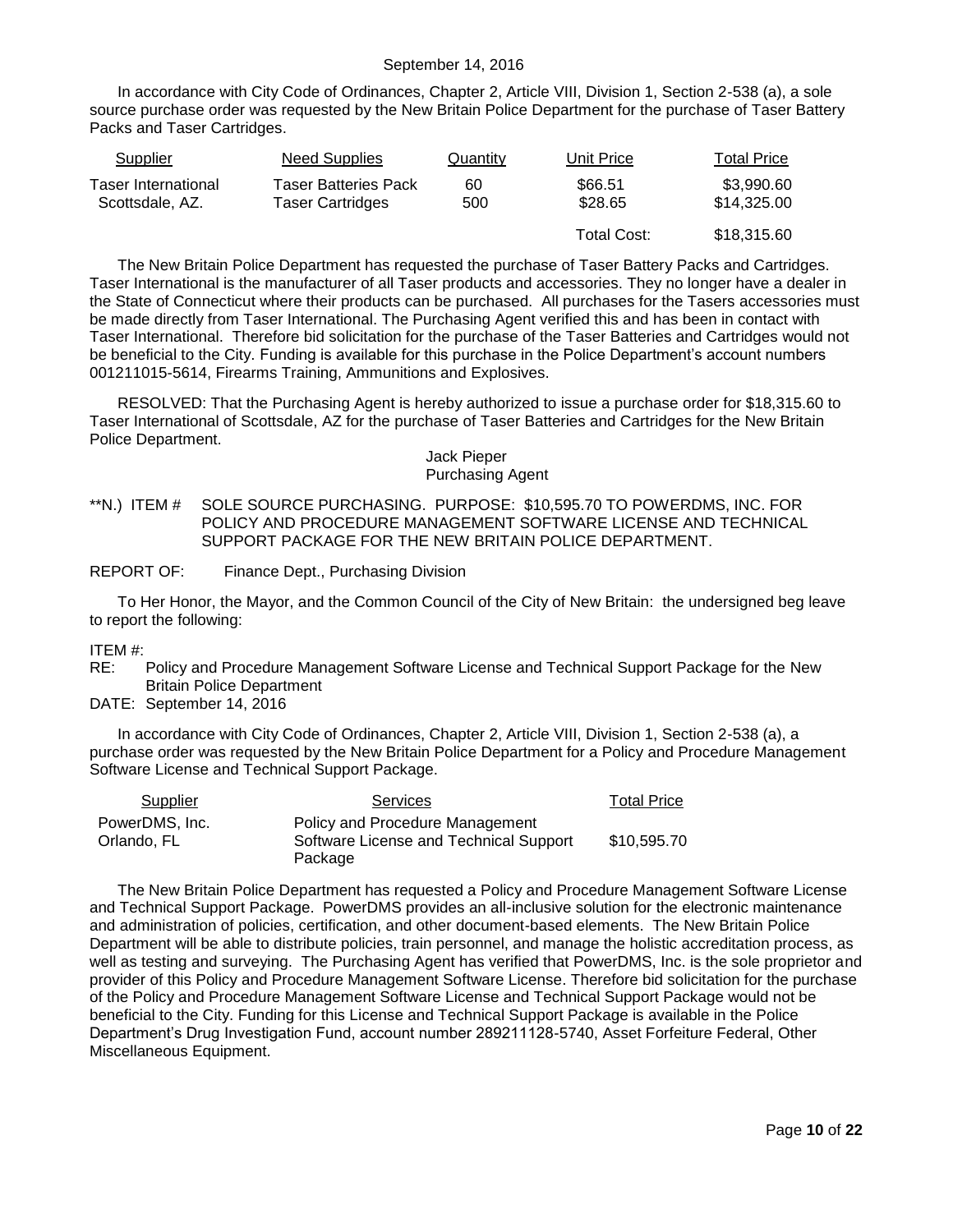RESOLVED: That the Purchasing Agent is hereby authorized to issue a purchase order for \$10,595.70 to PowerDMS, Inc. of Orlando, FL, for the Policy and Procedure Management Software License and Technical Support Package for the New Britain Police Department.

# Jack Pieper

### Purchasing Agent

### <span id="page-10-0"></span>\*\*O.) ITEM # PUBLIC BID NO. 3888. PURPOSE: \$249,371 TO OFFSHORE CONSTRUCTION, INC. FOR REROOFING AND RELATED WORK AT 55 HARVARD STREET FOR THE PUBLIC WORKS DEPARTMENT.

### REPORT OF: Finance Dept., Purchasing Division

To Her Honor, the Mayor, and the Common Council of the City of New Britain: the undersigned beg leave to report the following:

ITEM #:

RE: Public Bid No. 3888, Reroofing and Related Works at 55 Harvard Street for the Public Works Department.

DATE: September 14, 2016

Public Bid No. 3888 was solicited and received in accordance with the Purchasing Ordinances of the City of New Britain for the Reroofing and Related Work at 55 Harvard Street. The Reroofing and Related work is on the Public Works Department's Fleet Maintenance Building. Funds for the Reroofing project were approved by the Common Council at their February 24, 2016 meeting, Resolution 32373-5. Funding is available in the Public Works Department's account number, 0083237301-5454, Capital Projects, Citywide Facilities, Construction Contracts.

Invitations to bid were solicited and the bid was duly advertised in the New Britain Herald Newspaper, the City and State of Connecticut's Department of Administration Services websites and mailed to thirty-five (35) Roofing Contractors. The Purchasing Agent did not receive any letters from the Roofing Contractors on the mailing list who indicated that they could not respond to the bid request. Responses were received as per attached.

The bids were reviewed for conformance to specifications by the Public Works Department Administration, the City's On-call Engineering Company associated with this project and the Purchasing Agent. Therefore the Director of Fleet and Facilities Department is recommending the bid be awarded to Offshore Construction, Inc. of Manchester, CT who submitted the lowest responsible bid and met all of the bid specifications for the Reroofing and Related Work at 55 Harvard Street.

RESOLVED: That the Purchasing Agent is hereby authorized to issue a Purchase Order for \$249,371.00 and enter into a contract with Offshore Construction, Inc. of Manchester, CT. for the Reroofing and Related work at 55 Harvard Street for the Public Works Department per the terms and specifications of Public Bid No. 3888.

## Jack Pieper Purchasing Agent

<span id="page-10-1"></span>\*\*P.) ITEM # PUBLIC BID NO. 3894. PURPOSE: \$15.75 PER CUBIC YARD OF SAND DELIVERED TO CITY YARD FOR SNOW AND ICE CONTROL FOR 2016-2017 WINTER SEASON.

REPORT OF: Finance Dept., Purchasing Division

To Her Honor, the Mayor, and the Common Council of the City of New Britain: the undersigned beg leave to report the following:

### ITEM #:

RE: Public Bid No. 3894, Purchase of Sand for Snow and Ice Control for the Public Works Department. DATE: September 14, 2016

Public Bid No. 3894 was solicited and received in accordance with the Purchasing Ordinances of the City of New Britain for the Purchase of Sand used for Snow and Ice Control for the Public Works Department. Funding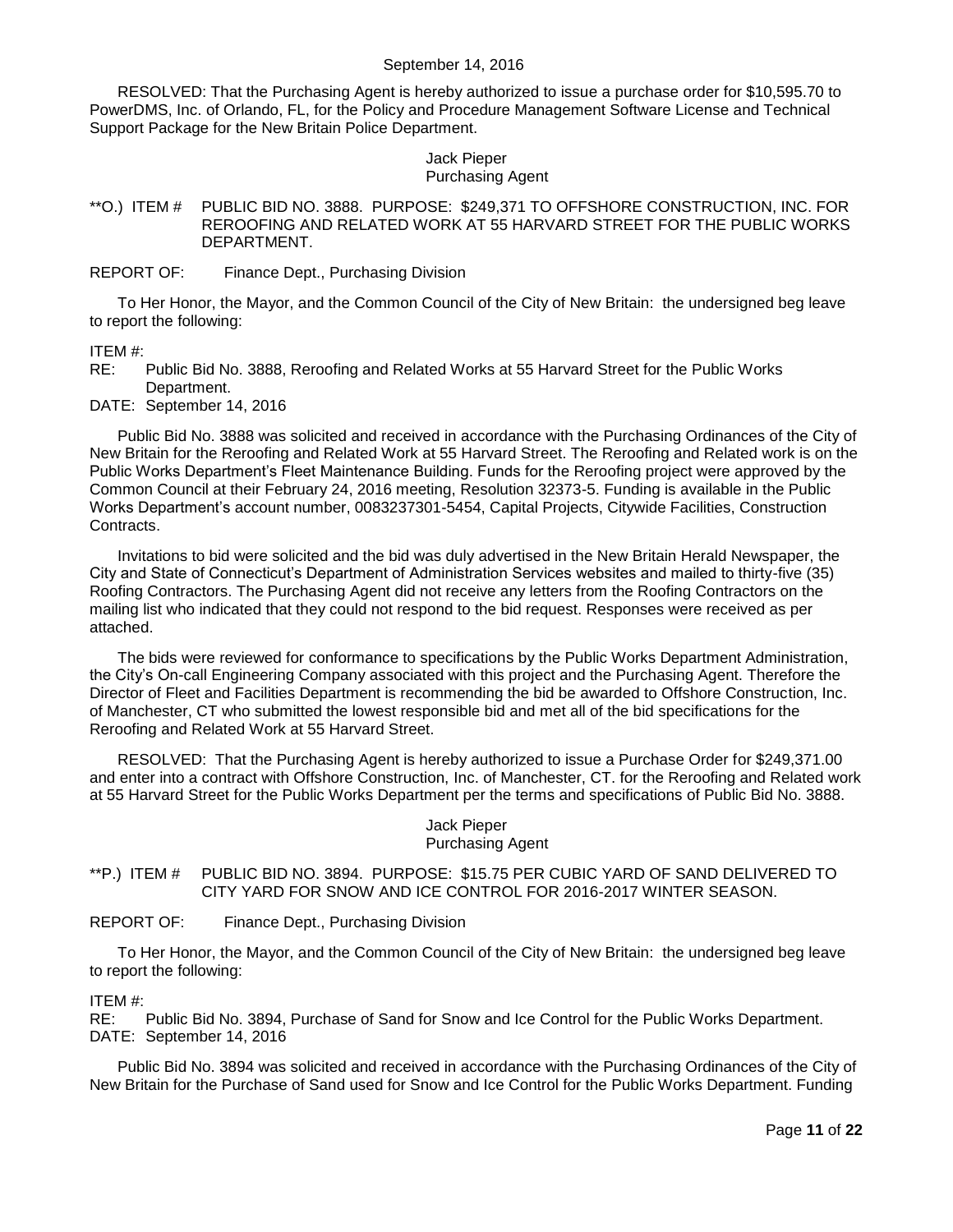is available for this purchase from the Public Works Department's account, 001315007-5659, Street Snow Removal, Operating Material and Supplies.

Invitations to bid were solicited and the bid was duly advertised in the New Britain Herald Newspaper, the City and State of Connecticut's Department of Administration Services websites and mailed to twenty-six (26) Sand Companies. The Purchasing Agent did not receive any letters from the Sand Companies on the mailing list who indicated that they could not respond to the bid request. The responses were received as per attached.

The bids and samples of sand submitted by the bidders were reviewed for conformance to specifications by the Public Works Department Administration and the Purchasing Agent. Therefore the Director of the Public Works Department is recommending that the bid be awarded to Herb Holden Trucking, Inc. of Broad Brook, CT who was the lowest bidder and met all of the bid specifications for the Sand.

RESOLVED: That the Purchasing Agent is hereby authorized to issue a standing purchase order for \$15.75 per Cubic Yard of Sand delivered to City Yard for Snow and Ice Control for the 2016-2017 winter season to Herb Holden Trucking, Inc. of Broad Brook, CT per the terms and specifications of Public Bid No. 3894.

### Jack Pieper Purchasing Agent

### <span id="page-11-0"></span>\*\*Q.) ITEM # PUBLIC BID NO. 3895. PURPOSE: \$16,156 TO OTTO ENVIRONMENTAL SYSTEMS, LLC. FOR ROLL-OUT TRASH CARTS, SPARE WHEELS AND LIDS FOR THE PUBLIC WORKS DEPARTMENT.

REPORT OF: Finance Dept., Purchasing Division

To Her Honor, the Mayor, and the Common Council of the City of New Britain: the undersigned beg leave to report the following:

#### ITEM #:

RE: Public Bid No. 3895, Roll-Out Trash Carts, Spare Wheels and Lids for the Public Works Department. DATE: September 14, 2016

Public Bid No. 3895 was solicited and received in accordance with the Purchasing Ordinances of the City of New Britain for new Roll-Out Trash Carts, Spare Wheels and Lids needed by the Public Works Department. Funding for this purchase is available in the Public Works Department's account numbers 001315004-5659, Sanitation, Operating Material and Supplies.

Invitations to bid were solicited and the bid was duly advertised in the New Britain Herald Newspaper, the City and State of Connecticut's Department of Administration Services websites and mailed to eight (8) Trash Cart Companies. The Purchasing Agent did not receive any letters from the Trash Cart Companies who were on the mailing list indicating they could not provide a response to the bid request. Responses were received as per attached.

The bids were reviewed for conformance to specifications by the Public Works Department Administration and the Purchasing Agent. Otto Environmental Systems, LLC was awarded the bid when the City went out to bid for the Roll-Out Trash Carts in 2010 and 2014.Therefore the Director of the Public Works Department is recommending that the bid be awarded for the purchase of three hundred (300) new Roll-Trash Carts, fifty (50) Spare Wheels, and one hundred (100)Lids and that the bid be awarded again to Otto Environmental Systems, LLC of Charlotte, NC who was the lowest bidder and met all of the bid specifications.

RESOLVED: That the Purchasing Agent is hereby authorized to issue a Purchase Order to Otto Environmental Systems, LLC of Charlotte, NC for the purchase of three hundred (300) new Roll-Out Trash Carts at \$49.77 each, fifty (50) Spare Wheels at \$2.50 each and one hundred (100) Lids for \$11.00 each for a total price of \$16,156.00 for the Public Works Department, per the terms and conditions of Public Bid No. 3895.

> Jack Pieper Purchasing Agent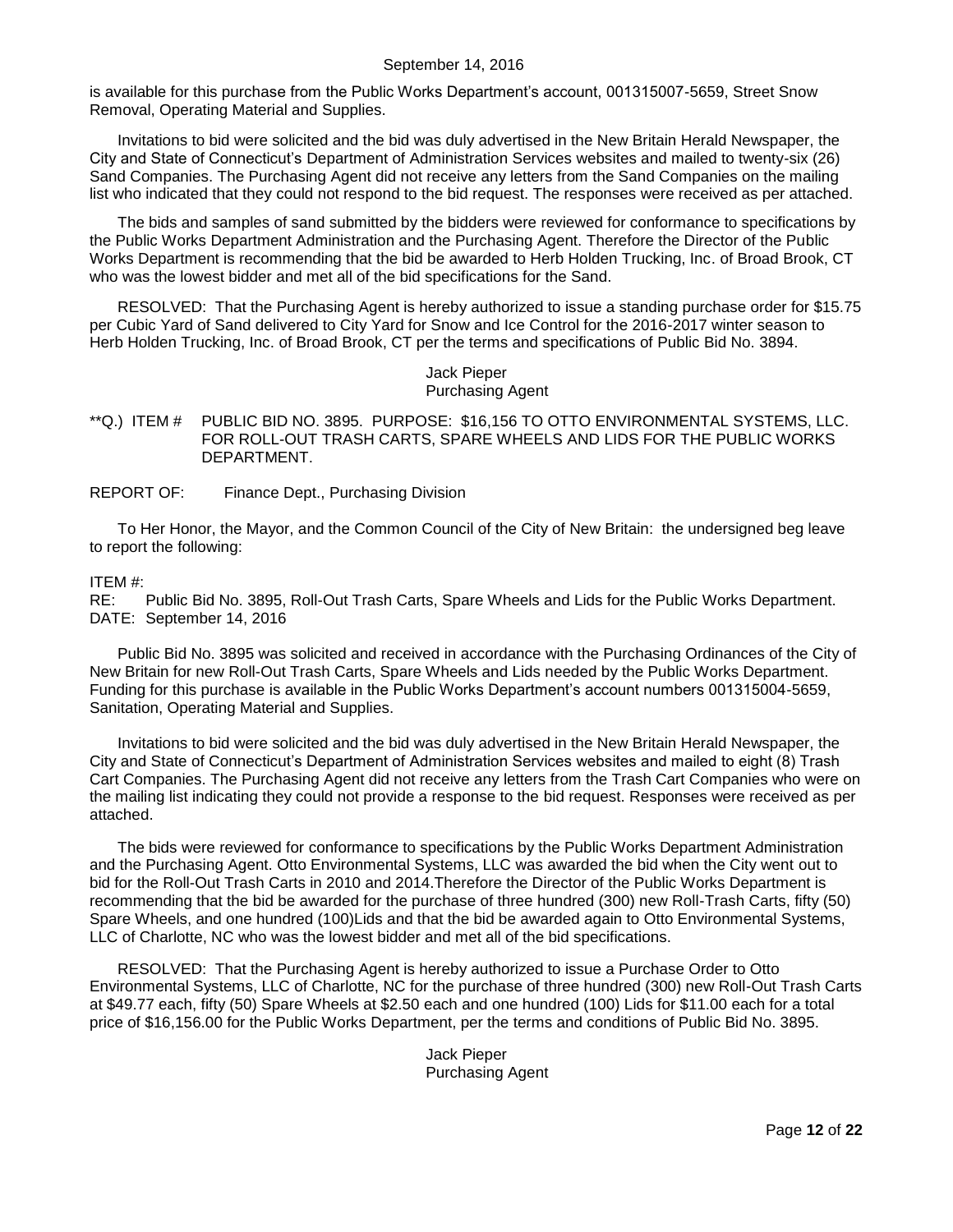### <span id="page-12-0"></span>\*\*R.) ITEM # ON-LINE AUCTION. PURPOSE: \$3,011 RECEIVED DURING AUGUST 2016 FOR THE SALE OF SURPLUS AND UNREPAIRABLE CITY VEHICLES.

### REPORT OF: Finance Dept., Purchasing Division

To Her Honor, the Mayor, and the Common Council of the City of New Britain: the undersigned beg leave to report the following:

### ITEM #:

RE: Sale of a Surplus and Unrepairable City Vehicle (Informational Report Only)

DATE: September 14, 2016

Per Resolution 33363-2, dated February 10, 2016, the Purchasing Agent reports that he and the City's Public Works Fleet Manager conducted an on-line auction for a City Surplus and Unrepairable Vehicle. The online auction services were provided by Gov-Deals at no charge to the City. Gov-Deals provides on-line auction services for vehicles and equipment only to government agencies. They provide this service to over 5,900 municipalities and state governments in 48 states. They have over 315,000 registered buyers who receive emails from them regarding the items that they have on their website for auction.

The money received for the sale of the Surplus Vehicle was deposited into the City's General Fund Account, 001624005-4481, General and Administrative, Sale of Property.

The highest bidder for the auctioned Surplus and Unrepairable Vehicle for the month of August 2016 are attached. It indicates the vehicle, buyer, number of bids received and the dollar amount received for the vehicle sold.

The total dollar amount that the City received for the on-line auction sale of the Surplus and Unrepairable Vehicle during August 2016 was \$3,011.00.

> Jack Pieper Purchasing Agent

<span id="page-12-1"></span>\*\*S.) ITEM # LINE ITEM TRANSFERS WITHIN A DEPARTMENT'S BUDGET FOR PERIOD AUGUST 2, 2016 THROUGH SEPTEMBER 6, 2016. PURPOSE: TRANSFERRED MONIES FROM ONE LINE ITEM TO ANOTHER WITHIN THEIR DEPARTMENTAL BUDGET.

REPORT OF: Finance Department

To Her Honor, the Mayor, and the Common Council of the City of New Britain: the undersigned beg leave to report the following:

### ITEM #:

RE: Line Item Transfers within a department's budget for the period August 2, 2016 through September 6, 2016 (This report for information purposes only)

In accordance with the city of New Britain ordinance of Article VII – Finance, Section 2-494(3), the following departments have transferred monies from one line item to another within their departmental budget (total department budget has not changed). Each transfer will be continuously numbered from month to month throughout the fiscal year. This report represents the transfers executed by the mayor in accordance with the aforementioned ordinance for the period ending September 6, 2016

| 2. | Department:               | <b>Town Clerk</b>            |                                                                     |
|----|---------------------------|------------------------------|---------------------------------------------------------------------|
|    | From:                     | 249108101-5331               | (Historical Documents - Professional Services)                      |
|    | To:                       | 249108101-5124               | (Historical Documents - Part Time Salaries)                         |
|    | Amount:                   | \$6,000.00                   |                                                                     |
|    | <b>Brief Description:</b> |                              | <b>Historic Document Preservation Activities</b>                    |
| 3. | Department:               | Finance                      |                                                                     |
|    | From:                     | 001110001-5659               | (Central Admin - Operating Material & Supplies)                     |
|    | To:                       | 001110001-5440               | (Central Admin - Rentals/Supplies & Equip)                          |
|    | Amount:                   | \$1,000.00                   |                                                                     |
|    | <b>Brief Description:</b> |                              | Funds needed due to increase in new mail machine lease and property |
|    |                           | taxes on mail room equipment |                                                                     |

Lori Granato Finance Director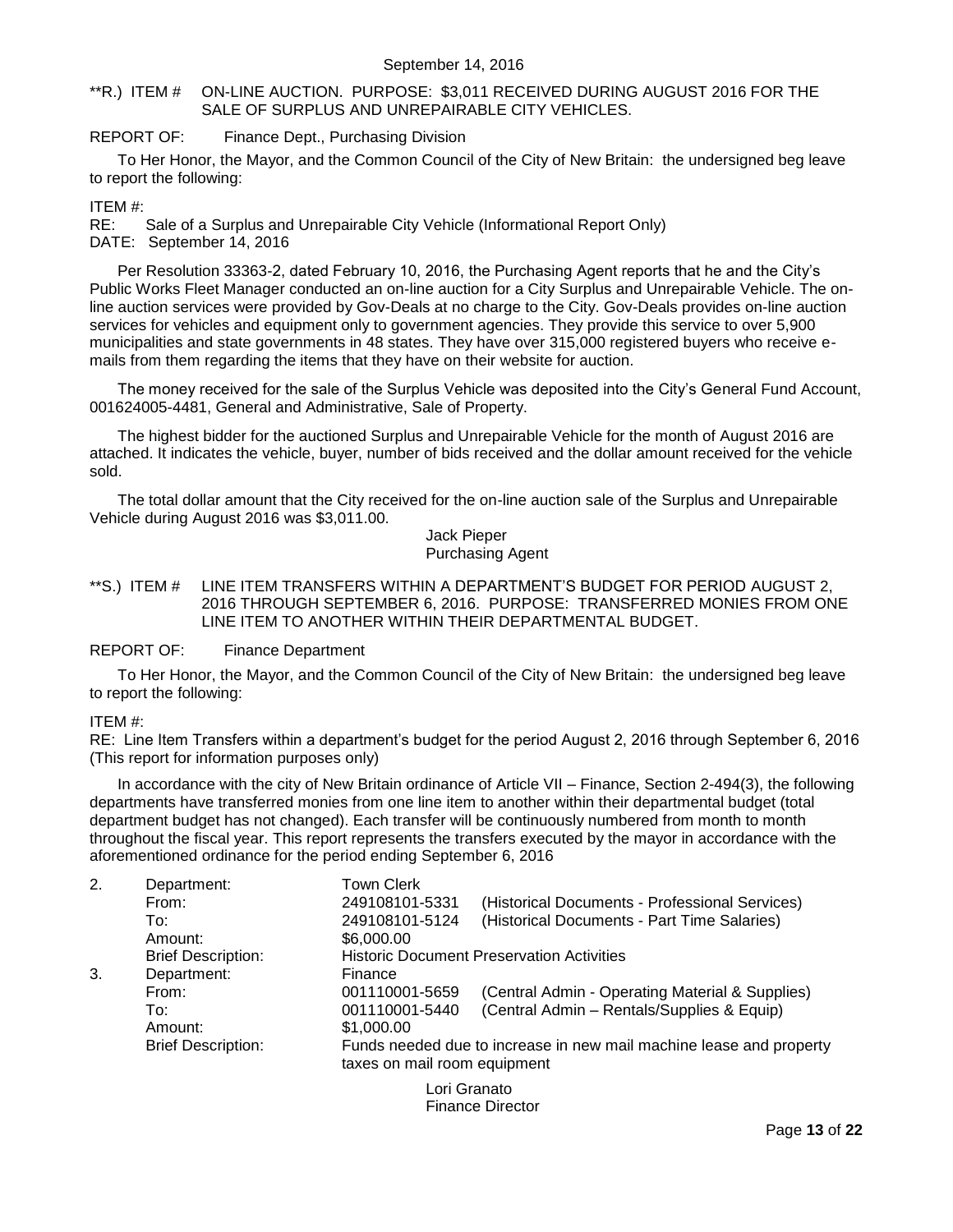## **PUBLIC WORKS**

<span id="page-13-0"></span>\*\*T.) ITEM # SUBWAY RENTAL CHARGES: JANUARY, 2017 TO DECEMBER, 2017. PURPOSE: ASSESSABLE AT RATE OF \$2.13 PER LINEAR FOOT, PER ANNUM, PAYABLE SEMI-ANNUALLY ON FIRST DAY OF JULY, 2017 AND FIRST DAY OF JANUARY, 2018.

REPORT OF: Department of Public Works

To Her Honor, the Mayor, and the Common Council of the City of New Britain: the undersigned beg leave to report the following:

ITEM #:

RE: Subway Rental Charges: January, 2017 to December, 2017

On August 22, 2016 the Board of Public Works held a required Public Hearing on the 2017 Subway Rental Charges.

Operating Expenses for the maintenance and extension of the Subway Conduit System requires an income of \$79,243 during 2017 to be obtained from the rental of occupied underground conduit.

Resolved by the Common Council of the City of New Britain, Connecticut that Subway Rental Charges for the year January 1, 2017 to December 31, 2017 be assessable at the rate of \$2.13 per linear foot, per annum, payable semi-annually on the first day of July, 2017 and the first day of January, 2018.

Mark E. Moriarty Director, Public Works

## **TAX DEPARTMENT**

<span id="page-13-1"></span>\*\*U.) ITEM # TAX ABATEMENTS, CORRECTIONS AND REFUNDS.

REPORT OF: Tax Collector

To Her Honor, the Mayor, and the Common Council of the City of New Britain: the undersigned beg leave to report the following:

ITEM #:

RE: Tax Abatements, Corrections and Refunds

The Collector of Taxes has referred a list of tax abatements, corrections and refunds. Acceptance and adoption is respectfully recommended.

> Cheryl S. Blogoslawski Tax Collector

# **REPORTS RETURNED FROM COMMITTEE COMMITTEE ON PLANNING, ZONING AND HOUSING**

<span id="page-13-2"></span>\*\*V.) 33576 RECOMMENDATION FOR ITEM 33576. PURPOSE: PROPOSED AMENDMENT TO THE CODE OF ORDINANCES SEC. 2-54 TO ELIMINATE THE HUD GRANTS COMMITTEE.

REPORT OF: THE COMMITTEE ON PLANNING, ZONING AND HOUSING

To Her Honor, the Mayor, and the Common Council of the City of New Britain: the undersigned beg leave to report the following:

ITEM #: 33576 RE:

The Committee on Planning, Zoning and Housing held a regular meeting and public hearing on Tuesday, September 6, 2016, at 7:00 PM in Council Chambers, to which was referred the matter of item #33576, proposed amendment to the Code of Ordinances Sec. 2-54 to eliminate the HUD Grants Committee. The Committee on Planning, Zoning and Housing voted to accept and recommend that the following item be referred back to the Common Council with a favorable recommendation.

> Alderman Jamie Giantonio President Pro Tempore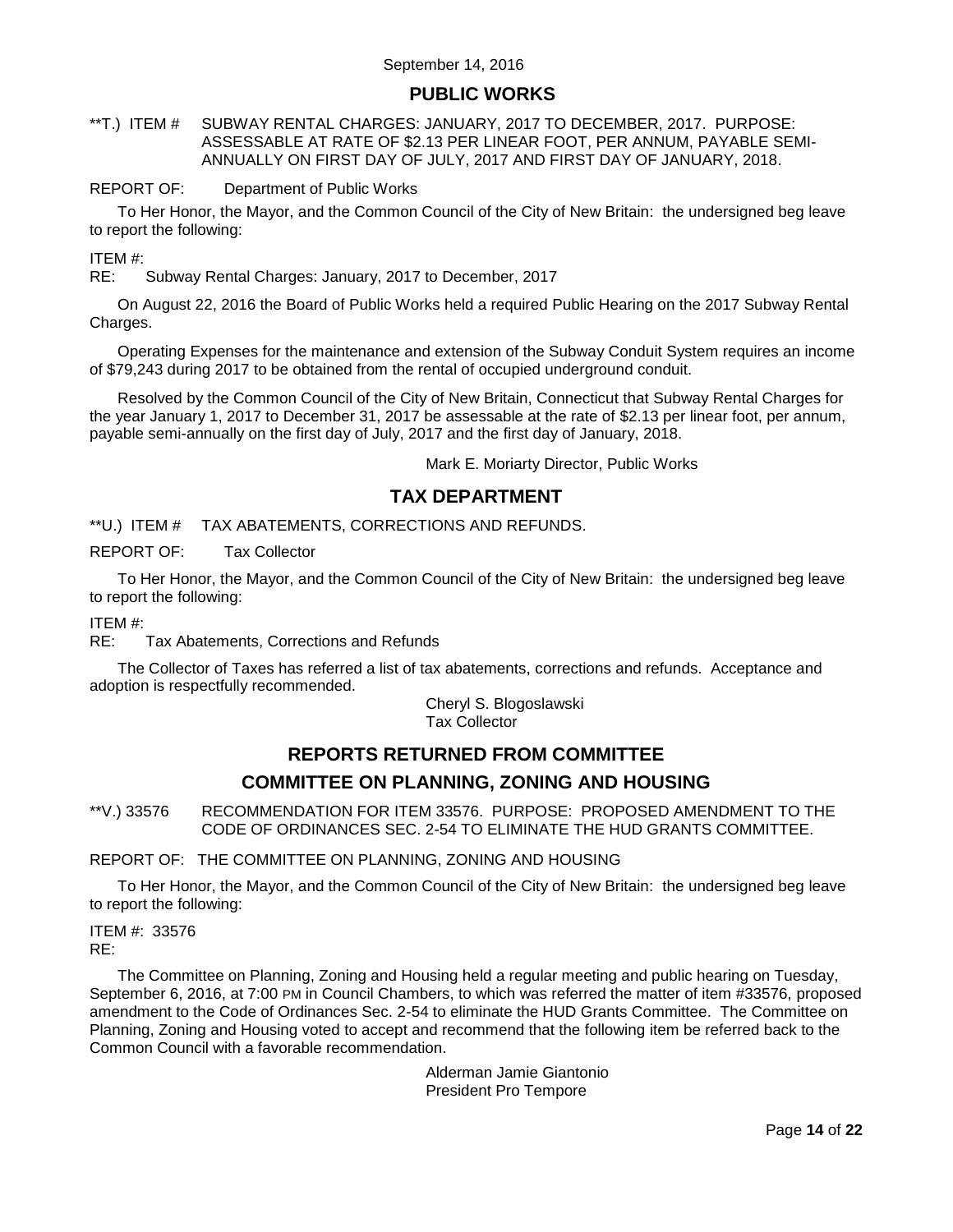<span id="page-14-0"></span>\*\*W.) 33578 RECOMMENDATION FOR ITEM 33578. PURPOSE: CONVEYANCE OF PROPERTY KNOWN AS 74 KELSEY STREET TO CHRYSALIS CENTER REAL ESTATE CORPORATION FOR EIGHTY THOUSAND DOLLARS.

### REPORT OF: THE COMMITTEE ON PLANNING, ZONING AND HOUSING

To Her Honor, the Mayor, and the Common Council of the City of New Britain: the undersigned beg leave to report the following:

#### ITEM #: 33578 RE:

The Committee on Planning, Zoning and Housing held a regular meeting and public hearing on Tuesday, September 6, 2016, at 7:00 PM in Council Chambers, to which was referred the matter of item #33578, conveyance of property known as 74 Kelsey Street to Chrysalis Center Real Estate Corporation for Eighty Thousand Dollars. The Committee on Planning, Zoning and Housing voted to accept and recommend that the following item be referred back to the Common Council with a favorable recommendation.

> Alderman Jamie Giantonio President Pro Tempore

## **ZONING SUBCOMMITTEE**

<span id="page-14-1"></span>\*\*X.) 33320 RECOMMENDATION FOR ITEM 33320. PURPOSE: XTREME RIDES LLC. SEEKS GRANTING OF A CERTIFICATE OF LOCATION APPROVAL FOR A MOTOR VEHICLE DEALER'S LICENSE FOR PROPERTY AT 475A JOHN DOWNEY DRIVE.

REPORT OF: ZONING SUBCOMMITTEE OF THE COMMITTEE ON PLANNING, ZONING AND HOUSING

To Her Honor, the Mayor, and the Common Council of the City of New Britain: the undersigned beg leave to report the following:

ITEM #: 33320 RE:

The Zoning Subcommittee of the Committee on Planning, Zoning and Housing held a regular meeting on Tuesday, September 6, 2016, at 7:00 PM in Council Chambers, to which was referred the matter of item #33320, Xtreme Rides LLC. seeks granting of a certificate of location approval for a motor vehicle dealer's license for property at 475A John Downey Drive. The Zoning Subcommittee voted to accept and recommend that the following petition be referred back to the Common Council with a neutral recommendation.

> Alderman Jamie Giantonio President Pro Tempore

## **STANDING CLAIMS SUBCOMMITTEE**

<span id="page-14-2"></span>\*\*Y.) ITEM # CLAIMS SUBCOMMITTEE. PURPOSE: SETTLEMENT OF CLAIMS.

REPORT OF: STANDING CLAIMS SUBCOMMITTEE

To Her Honor, the Mayor, and the Common Council of the City of New Britain: the undersigned beg leave to report the following:

ITEM #:

RE: Standing Claims Subcommittee

The Standing Claims Subcommittee of the Committee on Administration, Finance and Law at a regular meeting held on Wednesday evening, September 7, 2016, at 6:30 PM in Room 201, City Hall, having held public hearings and made investigations of said claims, respectfully begs leave to recommend the following:

RESOLVED; that the sum of \$12,000.00 be paid to Teresa Skonieczny and Timothy Sullivan, her attorney, in full settlement of her claim of personal injury due to an elevated sidewalk on November 5, 2015.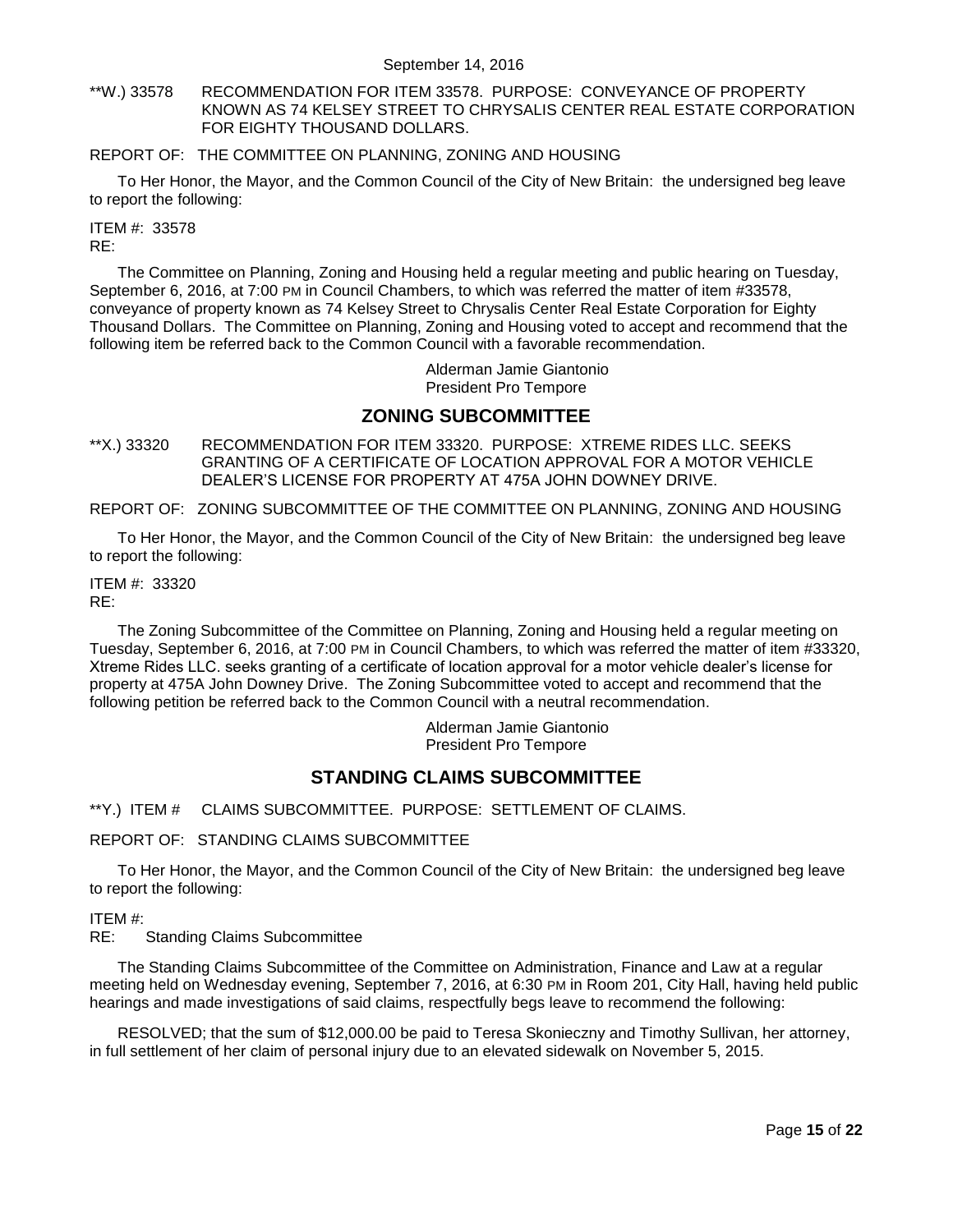RESOLVED; that the sum of \$8,037.54 be paid to Ellen Perkins-Simpson of 74 Dennis Drive, New Britain, Conn., in full settlement of her claim of property damages sustained as a result of the City's sewer main back up on July 6, 2016.

> Alderman Don Naples **Chair**

## **RESOLUTIONS RETURNED FROM COMMITTEE**

<span id="page-15-0"></span>1.) 33576 CODE OF ORDINANCES, SEC. 2-54. PURPOSE: PROPOSED AMENDMENT TO THE CODE OF ORDINANCES TO ELIMINATE THE HUD GRANTS COMMITTEE. J. GIANTONIO

Item #33576 RE: To eliminate the HUD Grants Committee

To Her Honor, the Mayor, and the Common Council of the City of New Britain: the undersigned begs leave to recommend the adoption of the following:

Resolution Summary: PURPOSE. To eliminate the HUD Grants Committee because it is an unnecessary part of the grant approval process, which is ultimately the responsibility of the Common Council.

BE IT ORDAINED BY THE COMMON COUNCIL OF THE CITY OF NEW BRITAIN that, Section 2-54 of Chapter 2, Article II, Division 2 of the Code of Ordinances, City of New Britain, be amended to read as follows (inserted text appears in underline; deleted text appears in strikethrough; new sections begin with the word [new]):

Sec. 2-54. HUD grants committee.

(a) Establishment and composition. There is hereby established a HUD grants committee of the common council. Said HUD grants committee shall consist of all current members of the common council except for those members who have a conflict of interest as defined under the conflict of interest regulations for HUD programs. The chair shall be elected by the members of the committee.

(b) Duties. The HUD grants committee shall be responsible for the consideration and approval of all grants issued by HUD, including, but not limited to, under the community development block grant program, HOME program and emergency solutions grant program.

(Res. No. 31754-2, 4-11-12)

Alderman Jamie Giantonio

<span id="page-15-1"></span>2.) 33578 SALE OF PROPERTY. PURPOSE: CONVEYANCE OF PROPERTY KNOWN AS 74 KELSEY STREET TO CHRYSALIS CENTER REAL ESTATE CORPORATION FOR EIGHTY THOUSAND DOLLARS. J. GIANTONIO

Item #33578 RE: Purchase and Sale Agreement with Chrysalis Center Real Estate Corporation

To Her Honor, the Mayor, and the Common Council of the City of New Britain: the undersigned beg leave to recommend the adoption of the following:

RESOLUTION SUMMARY: PURPOSE. To convey a City of New Britain-owned vacant property for rehabilitation and housing.

WHEREAS, The City of New Britain is committed to improving the housing stock and quality of life of its residents; and

WHEREAS, The City of New Britain currently owns property known as 74 Kelsey Street, which has been acquired through purchase from the previous owner; and

WHEREAS, Chrysalis Center Real Estate Corporation has offered to purchase the property for \$80,000.00 and will immediately work to obtain the funding to rehabilitate the condition of the building; and

WHEREAS, Chrysalis Center Real Estate Corporation has had significant experience in rehabilitating buildings and improving the appearance and condition of residential property; and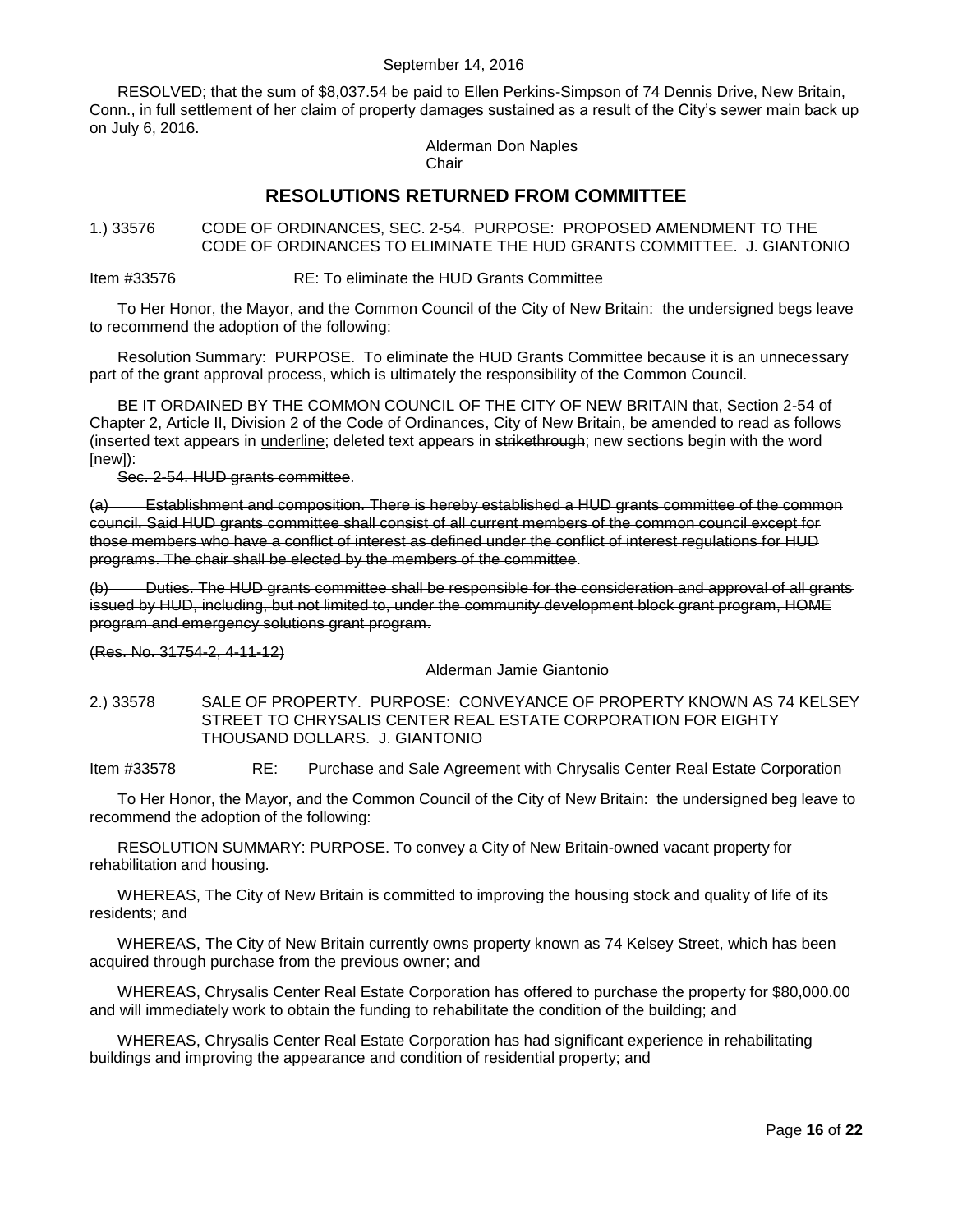WHEREAS, Chrysalis Center Real Estate Corporation intends to spend at least six million dollars (\$6,000,000.00) in rehabilitating and refurbishing this building and will not seek any enterprise zone benefits; and

WHEREAS, Chrysalis Center Real Estate Corporation intends to create approximately thirty rental apartment units with four units being reserved as a priority for veterans and the other units to be offered at a range of rental rates; and

WHEREAS, Chrysalis Center Real Estate Corporation will agree to a clause that all agreements between the parties will be canceled and the property will automatically revert back to the City of New Britain if it does not obtain project funding, purchase the property and start construction within forty eight months of the date of the Purchase and Sale Agreement that will be prepared from this Resolution; and

WHEREAS, it is in the best interests of the City of New Britain to have this property restored to the grand list with property assessment and property taxes determined in a way that shows City financial support for this project to the project funders and establishes property taxes that are based on the restricted Fair Market Value of the property; now, therefore, be it

RESOLVED, That Erin E. Stewart, Mayor is hereby authorized to negotiate and execute on behalf of the City of New Britain, a Purchase and Sale Agreement with Chrysalis Center Real Estate Corporation for property known as 74 Kelsey Street, and to execute any and all documents necessary for the conveyance of said property in accordance with the terms of said agreement at a sale price of Eighty Thousand Dollars (\$80,000.00), and to execute any and all documents necessary to establish a property tax assessment that reflects the restricted Fair Market Value based on the actual project net operating income and the current market capitalization rate, and to establish a phased in property tax with no property taxes during construction and for one year following completion of construction, and property taxes phased in at 10% per year over the next 10 years.

Alderman Jamie Giantonio

## **NEW RESOLUTIONS**

<span id="page-16-0"></span>3.) ITEM # SEPTEMBER 15, 2016 TO OCTOBER 15, 2016 AS HISPANIC HERITAGE MONTH. E. SANCHEZ, W. PABON, K. ROSADO

Item # RE: Hispanic Heritage Month 2016

To Her Honor, the Mayor, and the Common Council of the City of New Britain: the undersigned beg leave to recommend the adoption of the following:

WHEREAS, National Hispanic Heritage Month is recognized from September 15<sup>th</sup> to October 15<sup>th</sup> of each year; granting us, as a Nation and a community, the opportunity to join together and celebrate the diverse culture and acknowledge the abounding achievements and benefactions of all residents with Hispanic roots; and

WHEREAS, Hispanic individuals have made major contributions to the development of our Country and our City through leadership in government, businesses, education, sports and the arts; and

WHEREAS, approximately 54 million Hispanic individuals reside in our Country making those with Hispanic roots the Nation's largest ethnic or racial minority; and

WHEREAS, there are over 2.3 Million Hispanic-owned businesses which have generated over \$350.7 Billion in our national economy, making them an asset to our economic health; and

WHEREAS, the City of New Britain is honored to be a home to such an illustrious population and proudly recognizes all the accomplishments Hispanic men and woman have made in developing this community; and

NOW, THEREFORE, BE IT RESOLVED, that the City of New Britain proclaim September 15, 2016 to October 15, 2016 as Hispanic Heritage Month and encourage all residents to celebrate with appropriate programs and activities that memorialize the contributions of Hispanic individuals to our Nation and our community.

> Alderman Emmanuel Sanchez Alderman Wilfredo Pabon Alderman Kristian Rosado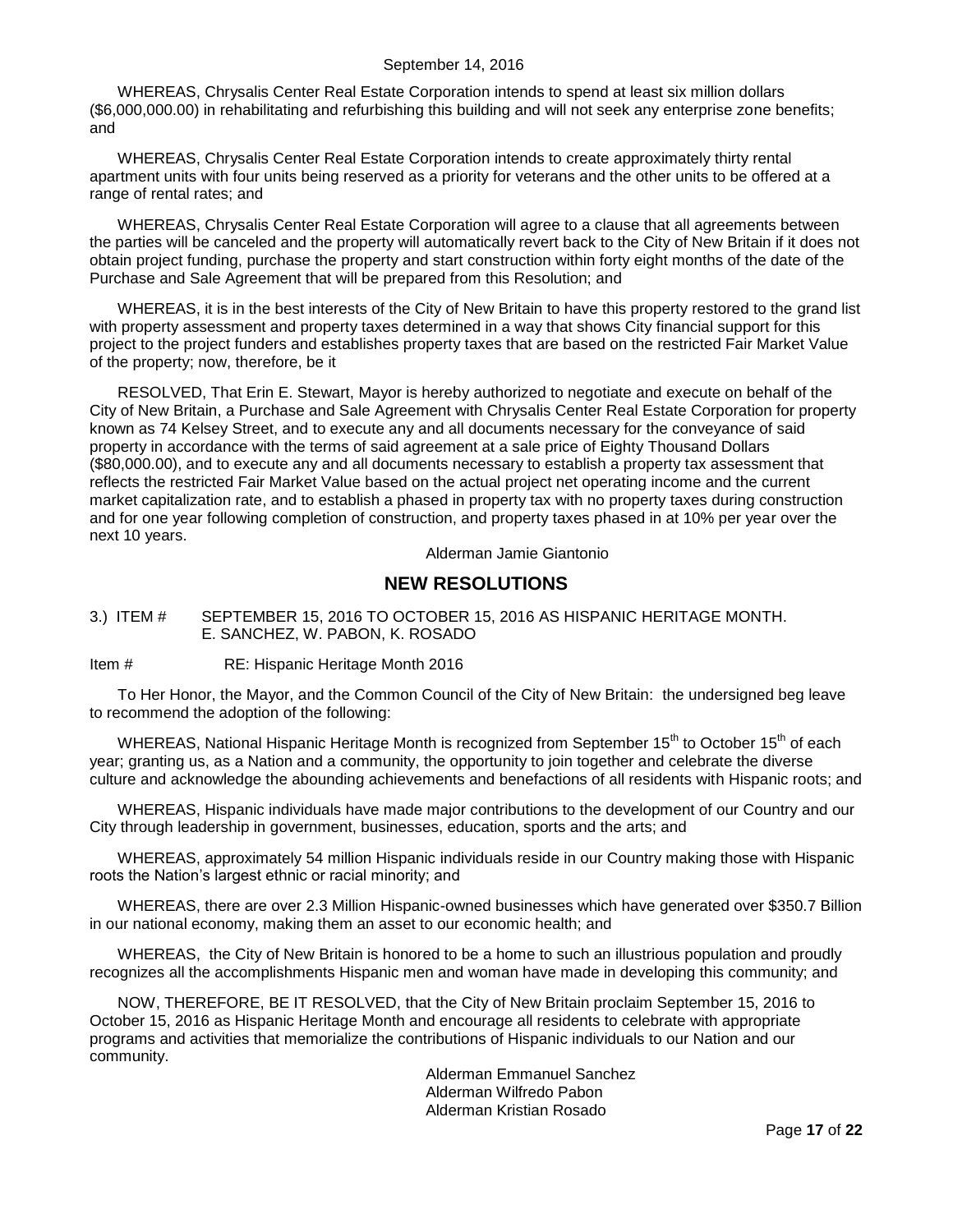### <span id="page-17-0"></span>4.) ITEM # CREATION OF A TAX INCREMENT FINANCING DISTRICT. PURPOSE: CAMOIN ASSOCIATES TO CONDUCT ANALYSIS AND ASSIST IN DRAFTING TAX INCREMENT FINANCING DISTRICT AND DISTRICT MASTER PLAN IN AMOUNT NOT TO EXCEED TWENTY THOUSAND DOLLARS. J. GIANTONIO

### Item # RE: Creation of a Tax Increment Financing District

To Her Honor, the Mayor, and the Common Council of the City of New Britain: the undersigned beg leave to recommend the adoption of the following:

WHEREAS, Connecticut State Public Act No. 15-57 took effect on October 1, 2015 and allows a municipality, through its legislative body, to establish a tax increment financing district (TIF District) which provides certain tax benefits to property owners located within the district;

WHEREAS, prior to the establishment of a TIF district and approval of a district master plan, it needs to be determined whether the proposed district and plan will contribute to the economic growth of the municipality or to the health, welfare and safety of the residents;

WHEREAS, the City of New Britain has been awarded a \$10,000 grant from Connecticut Main Street Center to pay in part for a Consultant to determine the feasibility of creating a TIF District in downtown New Britain; and the match will be paid for by the city; and

WHEREAS, Camoin Associates has extensive experience working with communities and developers on all aspects of development and TIF projects and is currently working with other towns in the state of Connecticut in establishing said districts; and

WHEREAS, Camoin Associates will be assisted in the project by Attorney Michael Andreana of the law firm of Pullman Comley, who had a significant role in the process which resulted in the passage of Public Act No. 15- 57; now therefore be it

RESOLVED that the Common Council of the City of New Britain authorize Mayor Erin E. Stewart to sign an Agreement with Camoin Associates and any documents related thereto for an amount not to exceed Twenty Thousand (\$20,000.00) Dollars for the purpose of conducting an in-depth analysis and to assist in the drafting of a Tax Increment Financing District and District Master Plan to be used as a tool in the city's economic development tool box and to be used as incentive to future developers in the district.

#### Alderman Jamie Giantonio

### <span id="page-17-1"></span>5.) ITEM # AMERICAN SAVINGS FOUNDATION GRANT – YEAR 11. PURPOSE: RECEIVE \$150,000 IN GRANT MONIES TO ORGANIZE AND RUN AFTER SCHOOL PROGRAMS. S. BLACK, J. HARGRAVES, D. SALERNO, L. SALVIO

Item # RE: American Savings Foundation Grant- Year 11

To Her Honor, the Mayor, and the Common Council of the City of New Britain: the undersigned beg leave to recommend the adoption of the following:

Resolution Summary: PURPOSE: Authorize the Mayor to execute all documentation between the American Savings Foundation and the City of New Britain to receive grant monies to organize and run after school programs at Pulaski and Slade Middle School. Students in grades six through eight are targeted to attend the after school program each day from 2:45pm to 6:00pm. The after school program focuses on three major components: education, recreation and cultural arts with an emphasis on teen pregnancy prevention, leadership development, academic enrichment and family involvement.

WHEREAS, the Parks, Recreation and Community Services Department is always seeking new and alternative funding to run programs and improve facilities, and

WHEREAS, the American Savings Foundation has committed to expanding and improving middle school after school programs in the City of New Britain, and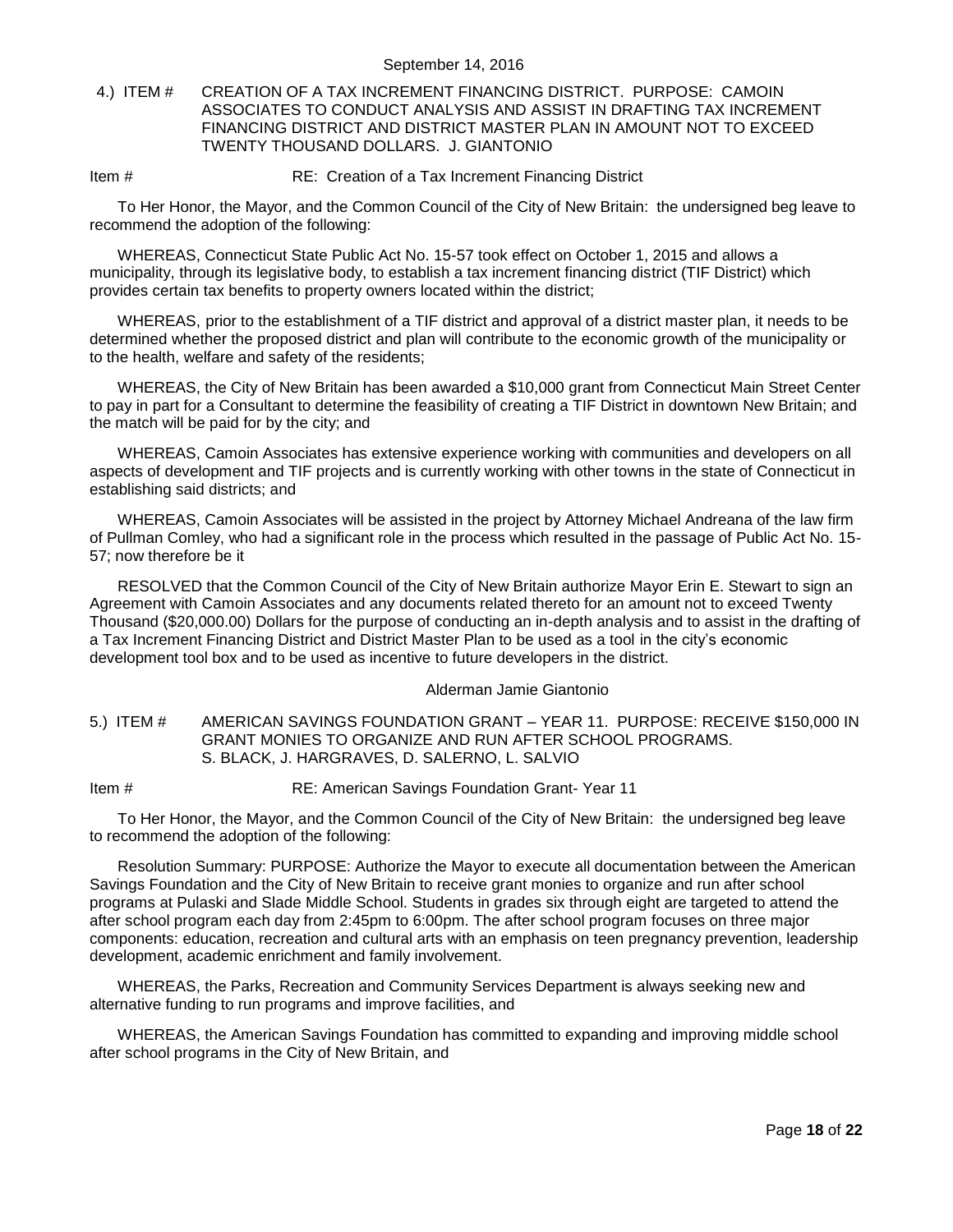WHEREAS, the American Savings Foundation awarded the Parks, Recreation and Community Services Department a \$150,000.00 grant for the 2016-2017school year to supervise middle school youth in after school programs, and

WHEREAS, the American Savings Foundation monies will pay for personnel and administrative costs associated with the proposed programming strategy for the period of September 1, 2016 through June 30, 2017, therefore, be it

RESOLVED, that the amount of \$150,000 be appropriated in the City's special revenue fund account structure in accordance with the requirements of the grantor agency. The Parks, Recreation and Community Services Department is respectfully requesting that the Finance Department set up expenditures and revenue accounts, then it be further

RESOLVED, that the Parks, Recreation and Community Services Department is authorized to enter into agreement with required consultants specified by the American Savings Foundation for evaluation, computerization, and training purposes, fully funded by the grant money, NOW, THEREFORE BE IT

RESOLVED, that the Common Council authorizes Mayor Erin E. Stewart to sign appropriate documents required for this grant.

225420142-4232 Revenue – American Savings Foundation Grants and Contributions \$ 150,000

|                |                                 | <b>Total Revenue</b>      |     | \$150,000 |
|----------------|---------------------------------|---------------------------|-----|-----------|
| 225420142-5124 | <b>Part-time Salaries</b>       |                           | S   | 89,199    |
| 225420142-5180 | Fees, memberships & conferences |                           | \$  | 2,500     |
| 225420142-5231 | Medicare                        |                           | \$  | 1,500     |
| 225420142-5352 | Data Processing                 |                           | \$  | 2,000     |
| 225420142-5412 | Telecommunications              |                           | \$  | 500       |
| 225420142-5440 | Rental and Leasing of Property  |                           | \$  | 32,000    |
| 225420142-5540 | Advertising and Printing        |                           | \$  | 2,000     |
| 225420142-5659 | <b>Supplies</b>                 |                           | \$. | 20,301    |
|                |                                 | <b>Total Expenditures</b> |     | \$150,000 |

Alderwoman Shirley Black Alderman Jerrell Hargraves Alderman Daniel Salerno Alderman Louis Salvio

<span id="page-18-0"></span>6.) ITEM # TOTALREC AT CAMP SCHADE AND EVERY KID COUNTS AFTER SCHOOL PROGRAM. PURPOSE: HUD GRANT FOR \$50,000 FOR THE 2016-2017 YEAR. S. BLACK, J. HARGRAVES, D. SALERNO, L. SALVIO

Item # RE: TotalRec at Camp Schade, and Every Kid Counts After School Program

To Her Honor, the Mayor, and the Common Council of the City of New Britain: the undersigned beg leave to recommend the adoption of the following:

Program Objective: Through funding from HUD, the Parks, Recreation and Community Services Department will provide two separate programs: 1. a summer component to the Camp TotalRec program in which campers will recreate at Camp Schade, in Burlington, CT, and 2. the Every Kid Counts After School Program at Lincoln Elementary School.

Initial Year of Grant Funding: July 1, 2016.

Local Program Operation Department: Parks, Recreation and Community Services Department.

Resolution Purpose: The Recreation Division is requesting approval of two (2) HUD grants in the total amount of \$50,000. The Recreation Division is respectfully requesting that the Finance Department set up expenditures and revenue accounts per resolution below.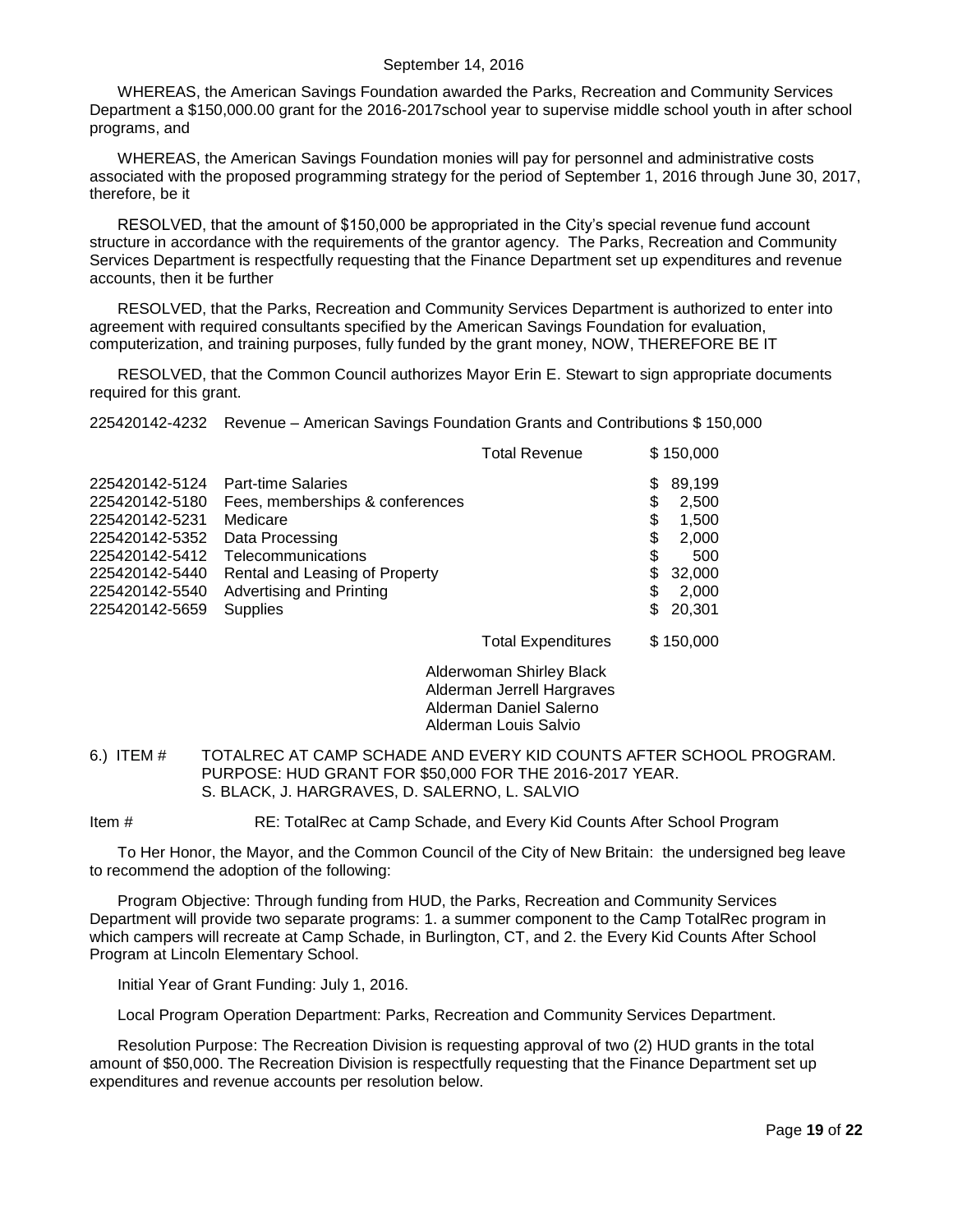WHEREAS, the City, through its Recreation Division, will be receiving two HUD grants, one for camp programming at Camp Schade in Burlington, CT and the other for an elementary after school programs at Lincoln Elementary School. Each program has been funded at \$25,000 for the 2016-2017 year, and

WHEREAS, the HUD grant monies from the Department of Municipal Development will pay for personnel, bus transportation, and subcontracting costs associated with bringing Camp TotalRec campers to Camp Schade on select days in the summer for the period of July 1, 2016, through June 30, 2017, and

WHEREAS, the Recreation division also received a HUD grant to provide an after school program at Lincoln Elementary School to provide services such as recreational and wellness activities, homework help, and enrichment activities to city youth in an after school environment. The Recreation division is requesting approval of this grant in the amount of \$25,000, therefore, be it

RESOLVED, that the total amount of \$50,000 be appropriated in the City's special revenue fund account structure in accordance with the requirements of the grantor agency. The account number has been established by the Finance Director, then it be further

RESOLVED, that the Common Council authorizes Mayor Erin E. Stewart to sign appropriate documents required for this grant.

| Account $#$    | Description                    | <b>Budget</b> |
|----------------|--------------------------------|---------------|
| 232420147-4222 | Revenue - HUD                  | \$25,000.     |
|                |                                |               |
| 232420147-5124 | <b>Part-time Salaries</b>      | \$12,496.     |
| 232420147-5231 | Medicare                       | \$181.        |
| 232420147-5440 | Rental and Leasing of Property | \$12,323.     |
|                | Total Expenditures:            | \$25,000.     |

| Account #      | Description                    | <b>Budget</b> |
|----------------|--------------------------------|---------------|
| 238420145-4222 | Revenue - HUD                  | \$25,000.     |
|                |                                |               |
| 238420145-5124 | <b>Part-time Salaries</b>      | \$19,285.     |
| 238420145-5231 | Medicare                       | \$280.        |
| 238420145-5440 | Rental and Leasing of Property | \$3085.       |
| 238420145-5611 | <b>Office Supplies</b>         | \$250.        |
| 238420145-5659 | <b>Supplies</b>                | \$2,100.      |
|                | <b>Total Expenditures:</b>     | \$25,000.     |

Alderwoman S. Black Alderman J. Hargraves Alderman D. Salerno Alderman L. Salvio

<span id="page-19-0"></span>7.) ITEM # SUMMER ENRICHMENT EXPERIENCE (S.E.E.) PROGRAM. PURPOSE: REDUCE SUMMER LEARNING LOSS WITH SUMMER CLASSROOM TIME AND EXPERIENTIAL LEARNING. S. BLACK, J. HARGRAVES, D. SALERNO, L. SALVIO

Item # RE: SEE (Summer Enrichment Experience) Program

To Her Honor, the Mayor, and the Common Council of the City of New Britain: the undersigned beg leave to recommend the adoption of the following:

Program Objective: The Parks and Recreation Department will provide a program for the Summer Enrichment Experience (S.E.E.) in collaboration with the Consolidated School District of New Britain. The S.E.E. Program, through the recreation division, will be offered at Smalley Academy for forty-five (45)  $2^{nd}$ -3<sup>rd</sup> grade students for a period of three weeks in the afternoon hours, noon-4:00pm. The intent of the S.E.E. Program is to reduce summer learning loss with summer classroom time and experiential learning.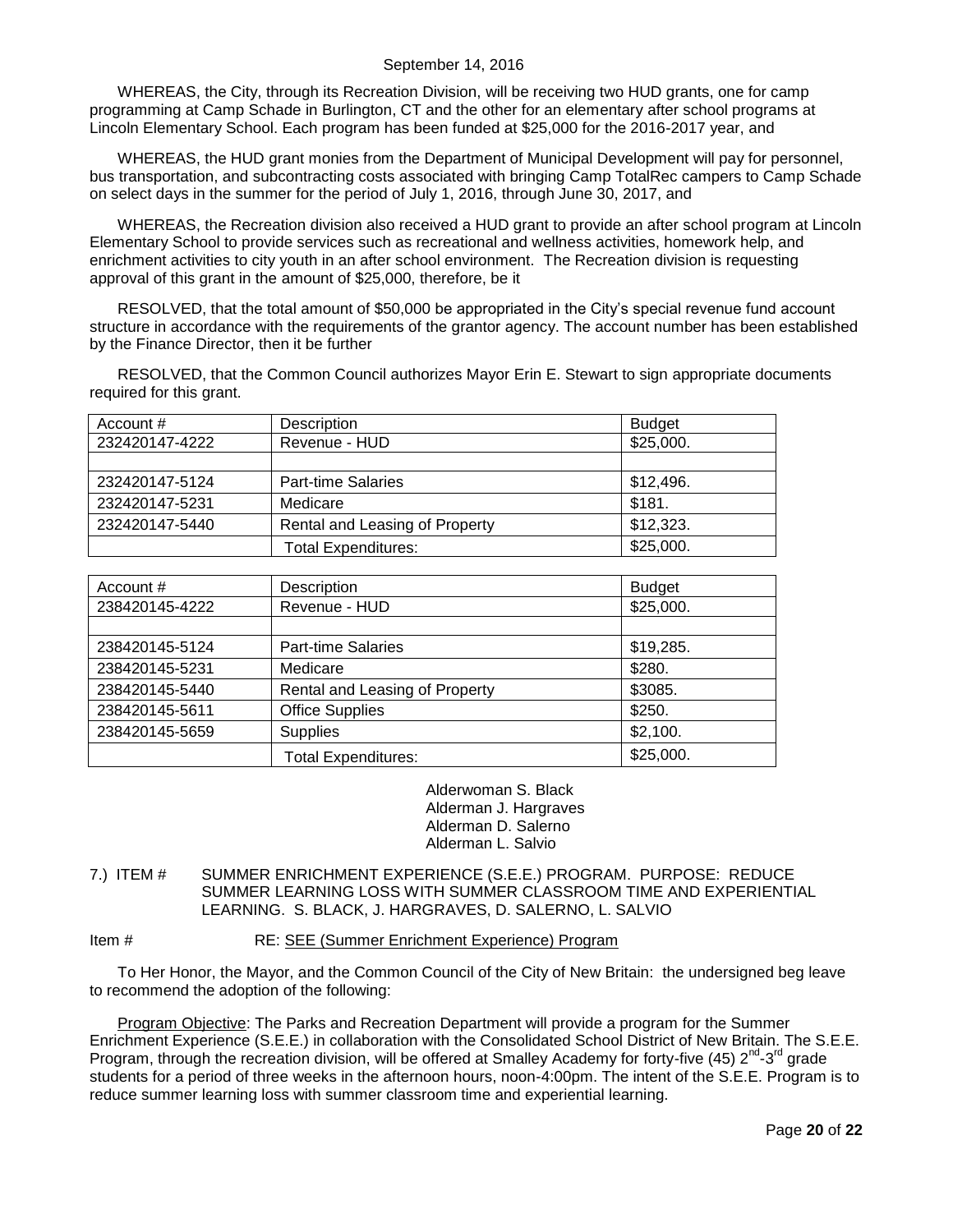Initial Year of Grant Funding: July 1, 2016.

Local Program Operation Department: Parks, Recreation and Community Services Department.

Resolution Purpose: The Recreation Division was granted money to provide enrichment experiences for the S.E.E. Program from the Consolidated School District of New Britain. The Recreation division is respectfully requesting that the Finance Department set up expenditures and revenue accounts per resolution below.

WHEREAS, the City, through its Recreation division, will administer an afternoon program with S.E.E. in collaboration with the Consolidated School District, and

WHEREAS, funding has been granted for this program that will provide services such as project-based learning, recreational and wellness activities, and enrichment activities to city youth in an after-school-style environment at Smalley Academy, and

WHEREAS, the S.E.E. grant monies will pay for personnel and administrative costs associated with the proposed programming strategy for the period of July 1, 2016, through August 12, 2016, and

WHEREAS, the Recreation division is requesting approval of this grant in the amount of \$7,500, therefore, be it

RESOLVED, that the total amount of \$7,500. be appropriated in the City's special revenue fund account structure in accordance with the requirements of the grantor agency. The account number has been established by the Finance Director, then it be further

RESOLVED, that the Common Council authorizes Mayor Erin E. Stewart to sign appropriate documents required for this grant.

| Account #      | Description                      | <b>Budget</b> |
|----------------|----------------------------------|---------------|
| 233420148-4222 | Revenue-CSDNB                    | \$7,500.      |
|                |                                  |               |
| 233420148-5124 | Part-time salaries               | \$4,320.      |
| 233420148-5231 | Medicare                         | \$66.         |
| 233420148-5440 | Rental/lease of property         | \$989.        |
| 233420148-5659 | Operating materials and supplies | \$2,000.      |
| 233420148-5810 | Fees, memberships, conferences   | \$125.        |
| TOTAL:         |                                  | \$7,500.      |

Alderwoman S. Black Alderman J. Hargraves Alderman D. Salerno Alderman L. Salvio

- <span id="page-20-0"></span>8.) ITEM # DEEP FUNDING. PURPOSE: \$300,000 TO DEVELOP AND COMPLETE A MONUMENT IN RESPECT TO THE 65<sup>TH</sup> INFANTRY REGIMENT, ALSO KNOWN AS "THE BORIQUENEERS". W. PABON, K. ROSADO, E. SANCHEZ
- <span id="page-20-1"></span>9.) ITEM # FAIRVIEW CEMETERY COMMISSION. PURPOSE: PURCHASE OF IRRIGATION SYSTEM. S. BLACK, J. HARGRAVES, D. SALERNO, L. SALVIO

<span id="page-20-2"></span>10.) ITEM # REVISIONS TO THE FRINGE BENEFITS FOR NON UNION MANAGEMENT EMPLOYEES. J. GIANTONIO